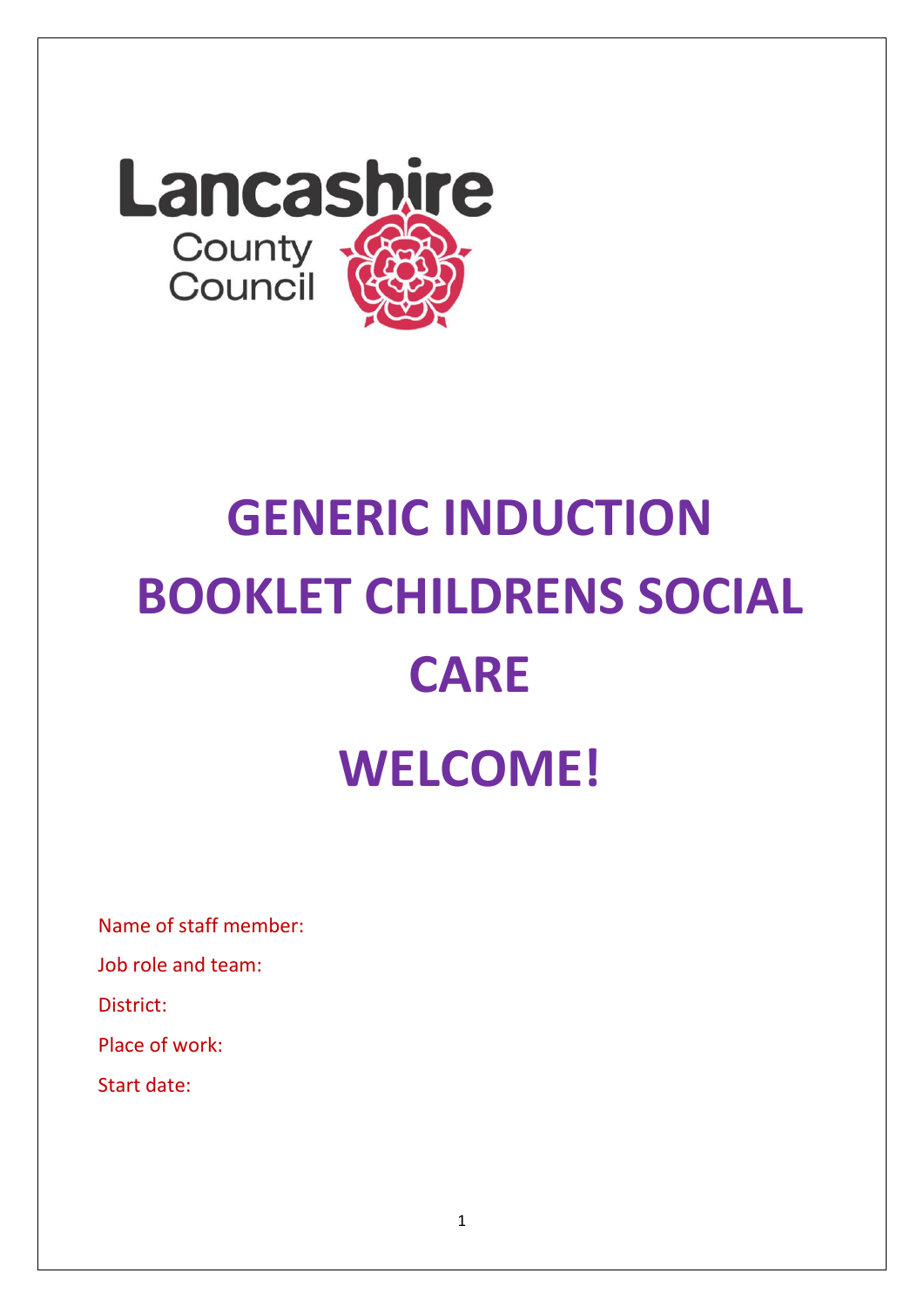This induction pack has been prepared as a working document for you to complete during your first two weeks in employment.

A supervision session will be arranged following your induction period

This induction pack is separated into 6 sections

Section 1 – IT systems

Section 2 – Health and Safety and Buildings

Section 3 – Training and development

Section 4 – Shadowing experiences

Section 5 – Agency visits

Section 6 - Useful Information and important dates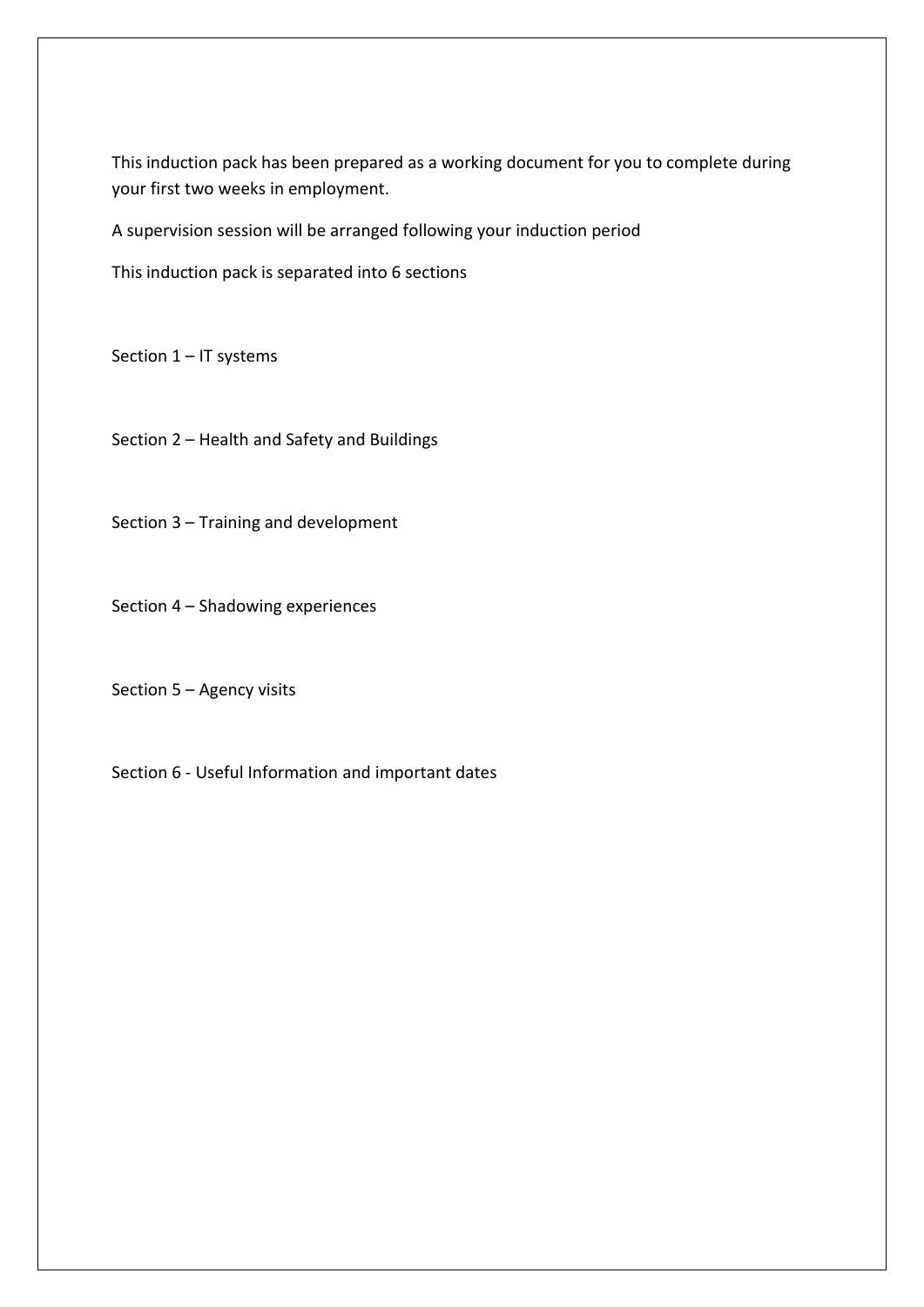#### **SECTION 1: IT SYSTEMS**

#### Systems used:

| Documentum<br>(also known as SCRM) | Electronic system for scanning and uploading documents to a child's file         |
|------------------------------------|----------------------------------------------------------------------------------|
| ContrOcc                           | Financial system attached to Liquidlogic                                         |
| Liquidlogic                        | Electronic case management system                                                |
| Oracle                             | Electronic system used to record annual leave, sickness, mileage<br>expenses etc |
| Click delegate                     | Electronic system used to book on training courses accessed via Intranet         |

All new starters will need to complete LCS e-learning **before** a log in can be issued and an account created. This will need to be completed within the induction period and takes approximately 10 hours to complete. Please could you prioritise this task within your induction period

To access the e-learning, please click here

#### <http://lccintranet2/corporate/web/?siteid=6758&pageid=44145&e=e>

Once you have completed the elearning I can arrange for an account to be set up. You will need to email me your user ID (e.g. TSykes006) and confirm you have successfully passed the elearning. An account is usually generated within 24 hours

Please read the following policy, sign, date and print this page of the induction booklet out. A copy will be held in your supervision file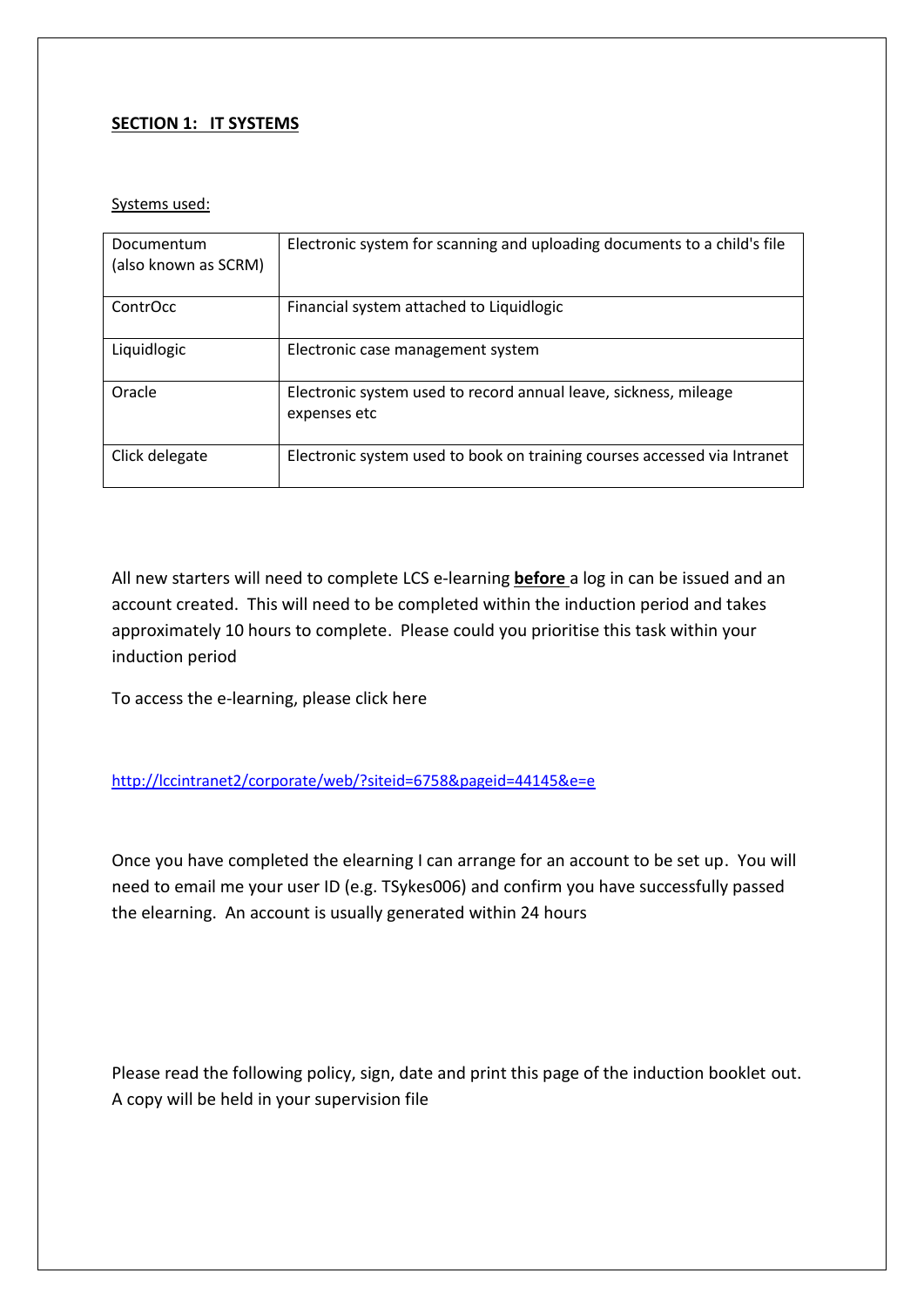#### **Internet and Email Acceptable Use Policy**

#### Purpose of this Policy:

1. Users of Lancashire County Council (LCC) Internet, email and telephone systems (IE&T) are expected to use these systems responsibly and in a way which supports the work of the Council.

2. This policy explains the purpose for which IE&T facilities are provided the limits on private use, acceptable and unacceptable uses of these facilities, monitoring and violation of this policy

3. This policy applies to all employees and other third parties when using Lancashire County Council, IE&T facilities. It also extends to the use of any equipment which may be used in any way to access LCC IE&T facilities whilst working on LCC business.

4. These facilities are not intended for private use. However, LCC does provide some facilities for personal use, the main examples being the Peoples' Network screens in Libraries and Internet cafés on Council premises. This policy does not apply to these facilities

5. If circumstances arise which mean that this policy cannot be followed or is required to be varied for business reasons, employees and contractors must obtain authorisation for an alternative procedure from the relevant Director, in consultation with the Corporate Information Assurance Manager.

6. This policy does not apply to County Councillors, members of the public or Lancashire County Council employees in schools where different arrangements are in place.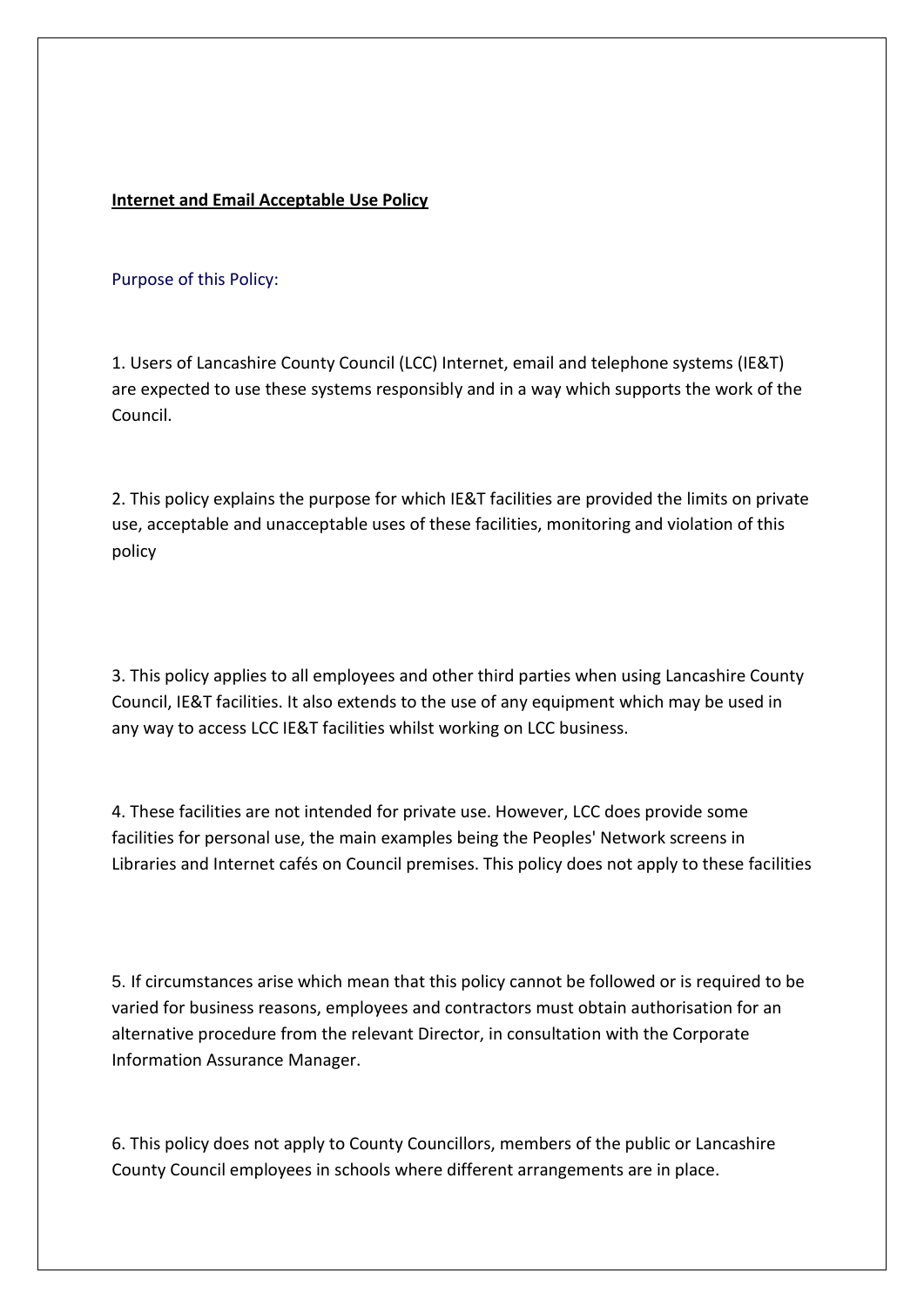7. IE&T facilities are used by LCC to support its business activities and the use of these facilities is determined by the business requirement they are intended to support. IE&T facilities will not be provided where it is not justified to carry out official duties.

8. Before being given access to IE&T all users must accept the Employee Agreement covering the use of LCC Internet, email and telephones in the manner approved at the time of application.

9. Use of these facilities for communication with Union representatives or employeerelations reasons, and brief communication with home for co-ordinating work and family life are regarded as coming within the definition of business use and are therefore acceptable.

10. All messages and transmissions generated using these systems are regarded as the County Council's property and responsibility. All emails and records associated with use of these facilities will be treated as business records. Non-business email will generally be treated in the same way as business email and monitored, handled and archived as if it is business email. Personal emails cannot therefore be regarded as private in all circumstances.

11. During paid time, an individual's use of IE&T without reference to management is limited to the use of telephone, email and web browsing to allow communications and to access information available on the Internet for business purposes. This excludes social media sites such as

Facebook, unless a specific business case has been approved. Your business email address must not be used for non-business purposes. Exploitation or uses of Internet services which go beyond this basic level, although they may be initiated by anyone, must be approved on a business case basis through line management.

12. Individuals' use of IE&T facilities may be monitored by management and records examined without reference to individuals.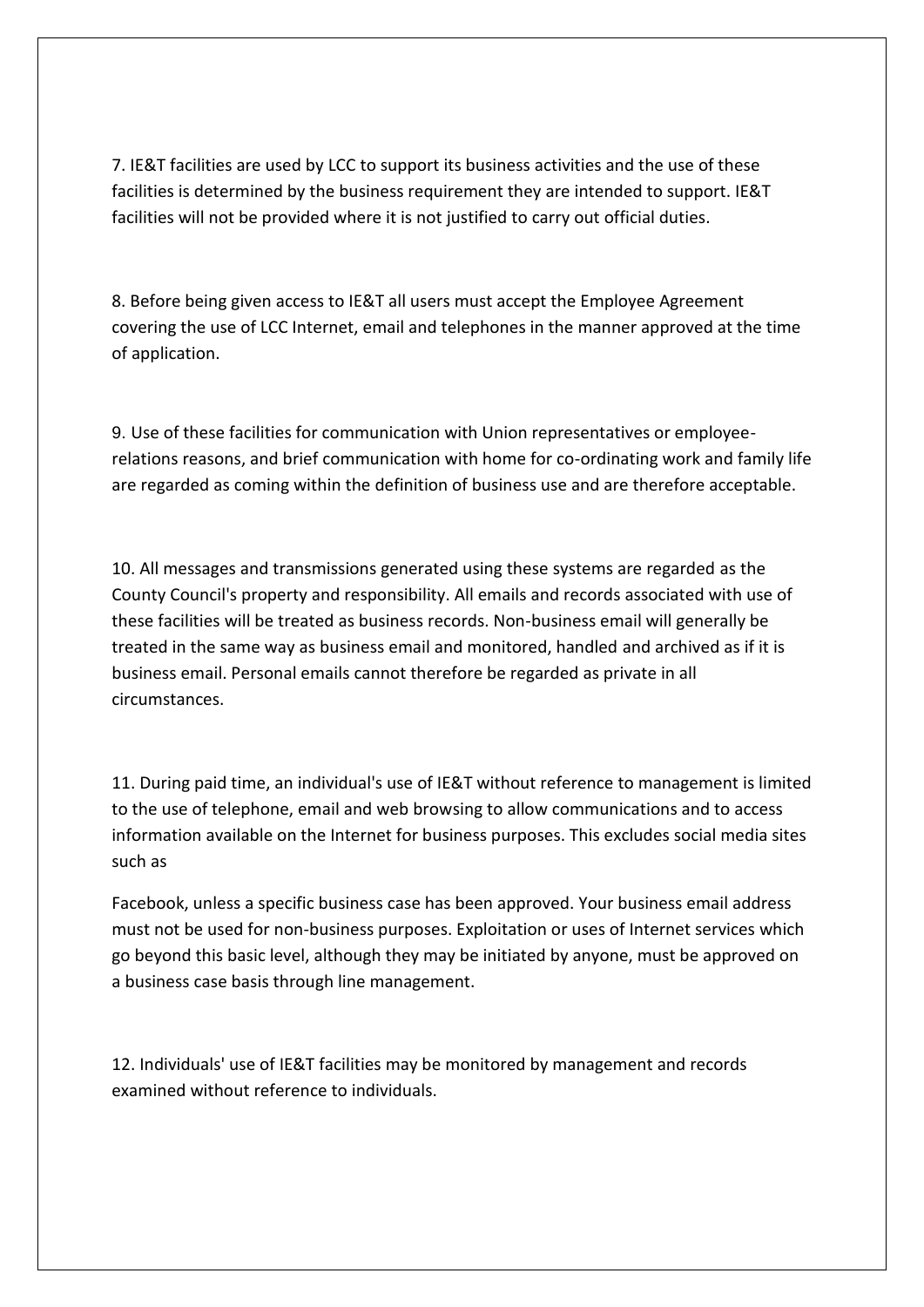13. The County Council permits some non-business use but only when "clocked off" or otherwise not working within your contracted hours. All use of these facilities for personal purposes remains subject to Acceptable Use Rules relating to purposes and content as outlined in this and associated documents. Please note that IE&T facilities have been configured for business purposes and so there are some inherent limitations on personal use of LCC facilities. The limitations on email use are greater as personal and professional internet personas should be kept separate. This means that LCC email addresses may only be used in a personal capacity when communicating with the Union and home or family in the way described in para 9 above.

14. At no time must these facilities be used in ways which are defined by LCC as unacceptable.

Unacceptable use can be defined as any one of the following: inappropriate purposes, inappropriate content or excessively time consuming uses. The linked document provides examples of each.<http://lccintranet2/corporate/web/viewdoc.asp?id=63794>

15. Particular unacceptable uses of Lancashire County Council owned mobiles and blackberries also include driving while holding a mobile phone, excessive personal use during paid time (including texting), inappropriate use of camera functions and using LCC supplied SIM cards in any non LCC owned device.

16. Business emails containing personal data must be sent using secure methods (e.g. Zixcorp or Government Connect or through specific SIRO approved arrangements already in place)

17. Comments contained in email or posted to any other system visible on the Internet will not necessarily be considered by the County Council as formal statements issued by, or the official position of, the County Council and should not be phrased as such. A Disclaimer appears on all outgoing emails.

18. Unless specifically approved through management channels for business purposes (see 4 above) LCC Internet and email must not be used at any time for business or financial transactions including barter to access social networking (Facebook, Twitter) or other interactive services (Web 2.0).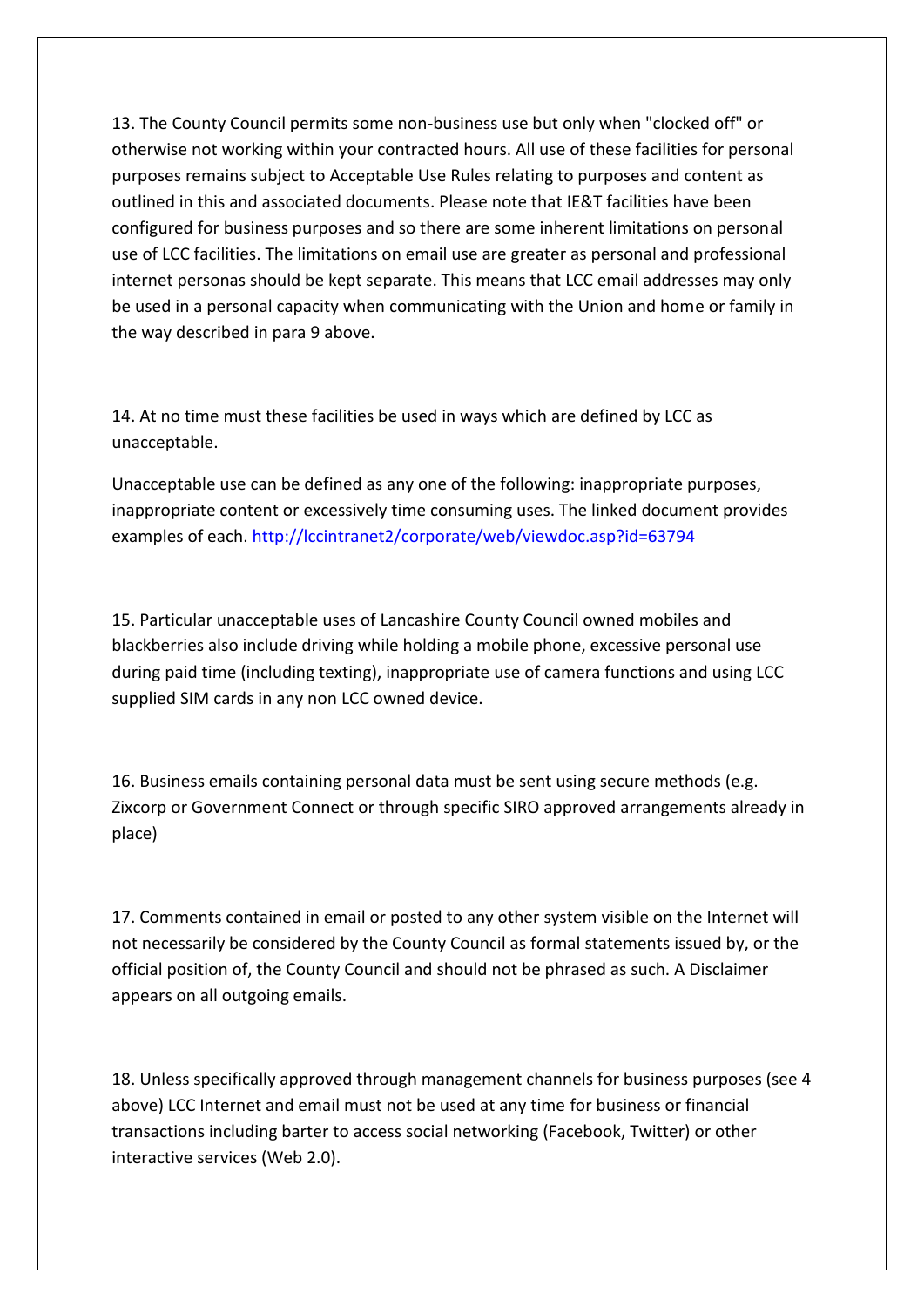19. LCC rules and conventions which govern the disclosure of personal and other sensitive data and the expression of opinions about LCC or service users in public areas continue to apply if you use Web 2.0 services, such as Facebook, in your personal capacity outside work.

20. Users are personally responsible for the content of all text, data, audio or images that they place on or send over LCC's IE&T facilities Users should report any problems with the policy, the systems or the way they are used to their line manager. They may also use the Whistle Blower's Helpline.

21. Users should report breaches of this policy to their line manager or to the Corporate Information Assurance Manager

22. Managers must ensure that the use of LCC's IE&T facilities support the business activity for which they are responsible and ensure that their staff (including partner and contractor staff) are aware of the provisions of this policy and associated guidance including the information assurance eLearning course available on the intranet.

23. There is an exception list that will be maintained within this policy and agreed by the Corporate Information Governance Group

24. Any employee who abuses LCC's IE&T facilities may be subject to disciplinary action. Serious breaches will be considered as gross misconduct and could lead to dismissal. The County Council will also notify appropriate legal officials of any illegal actions of its employees.

25. Non-employees who are required to follow this policy yet fail to do so will have their access rights to LCC systems removed and will be reported to their own employer.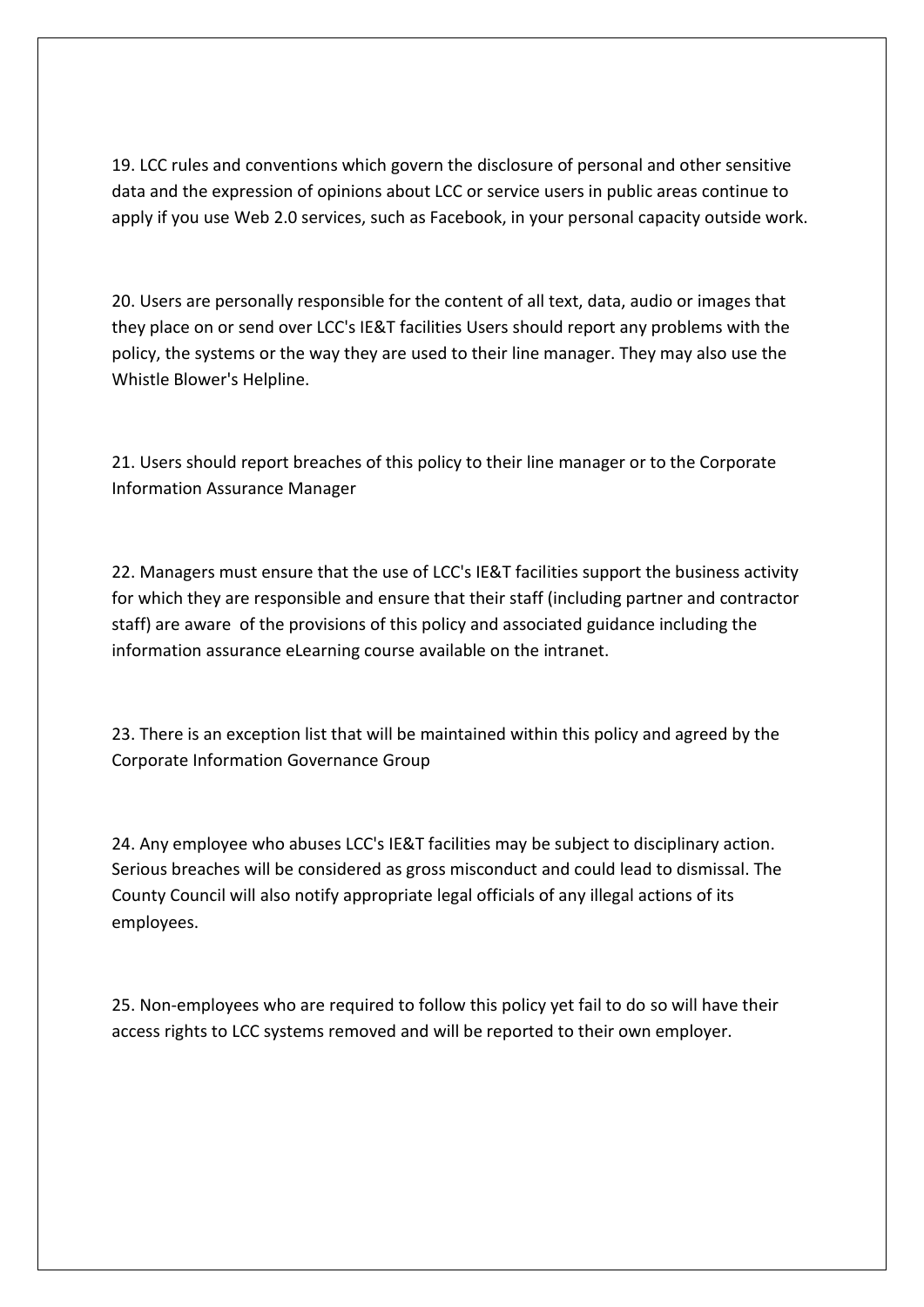**Signed:**

**Dated:**

#### **Section 2: HEALTH & SAFETY, BUILDINGS**

#### **Health & Safety, building and admin queries:**

#### **CAPSS**

Childrens Social Care Tel

The door code is: On-site parking

Health & Safety is located in the front Reception area

This includes property log book, fire log book and first aid/accident forms. Information is also kept on the 'R' drive pathway:

Link to health, safety and wellbeing team site: <http://lccintranet2/corporate/web/view.asp?siteid=3726&pageid=18222&e=e>

#### **CAPSS**

Childrens Social Care

The door code is On-site parking

You will require a fob to access this building. Please see …………to request a fob. You will also require a front door key and information about the alarm.

Health& Safety is located in the front Reception area.

This includes property log book, fire log book and first aid/accident forms. Information is also kept on the 'R' drive pathway:

Link to health, safety and wellbeing team site: <http://lccintranet2/corporate/web/view.asp?siteid=3726&pageid=18222&e=e>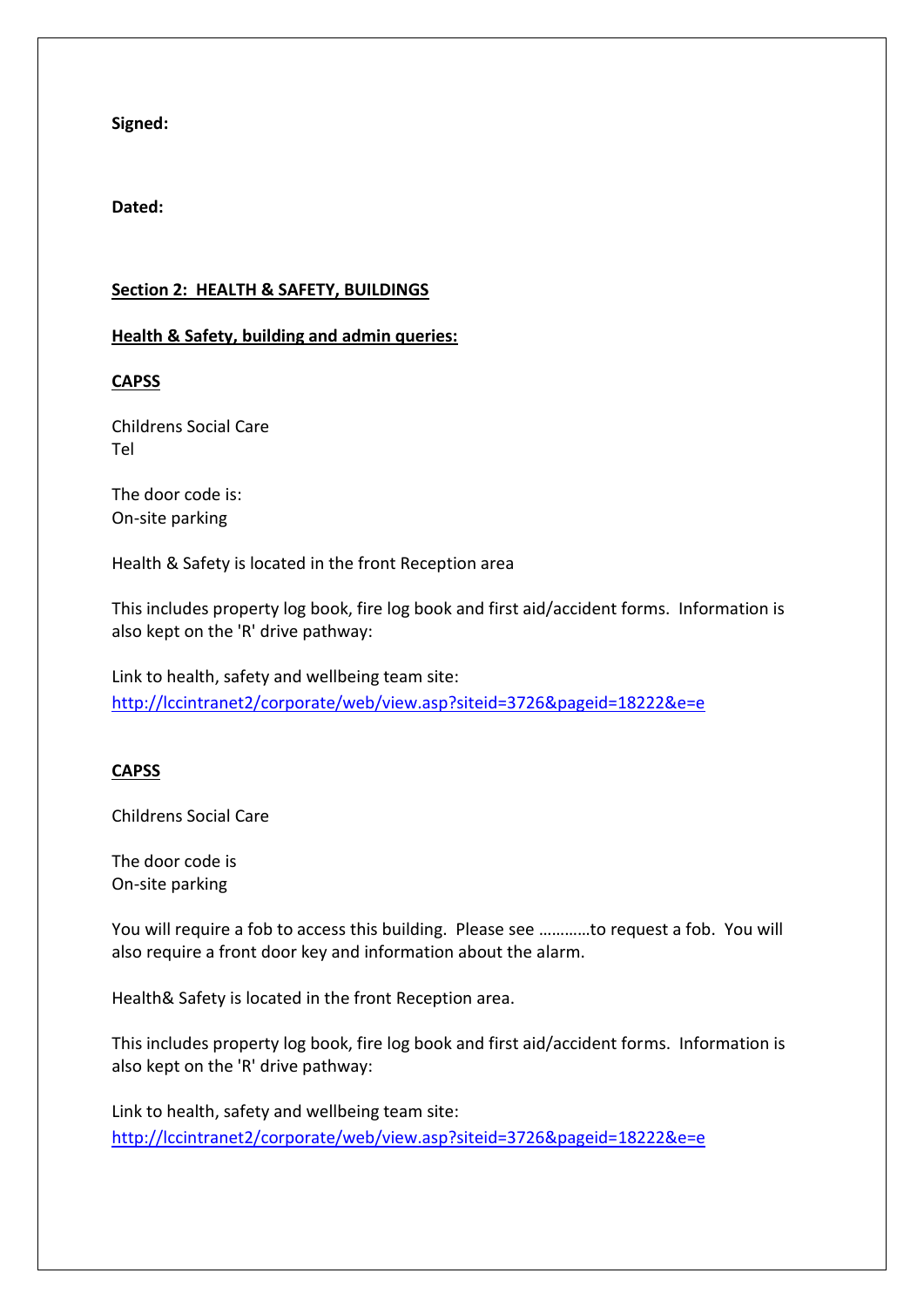#### **CAPSS**

Childrens Social Care

The door code is - (N/A) entry by fob only

On-site parking

Health & Safety is located in the front Reception area.

This includes property log book, fire log book and first aid/accident forms. Information is also kept on the 'R' drive pathway:

Link to health, safety and wellbeing team site: <http://lccintranet2/corporate/web/view.asp?siteid=3726&pageid=18222&e=e>

#### **Fire Procedures**

Please sign in on the staff sheet in reception. The Fire Assembly Point is in front of the building on the car park.

The fire alarm is tested each Wednesday afternoon.



procedure updated S<sub>I</sub> Evacuation Procedure Document UD01 Fire

#### **Risk Assessments**

Up to date risk assessments are in place for day to day tasks and use of equipment. These are located in the property log book and also on the 'R' drive.

#### **Please familiarise yourself with this information.**

#### **ID Badge**

Follow the link below: <http://lccintranet2/corporate/web/?siteid=2681&pageid=40692&e=e>

You will need to bring with a passport sized photo

#### **DSE Assessment**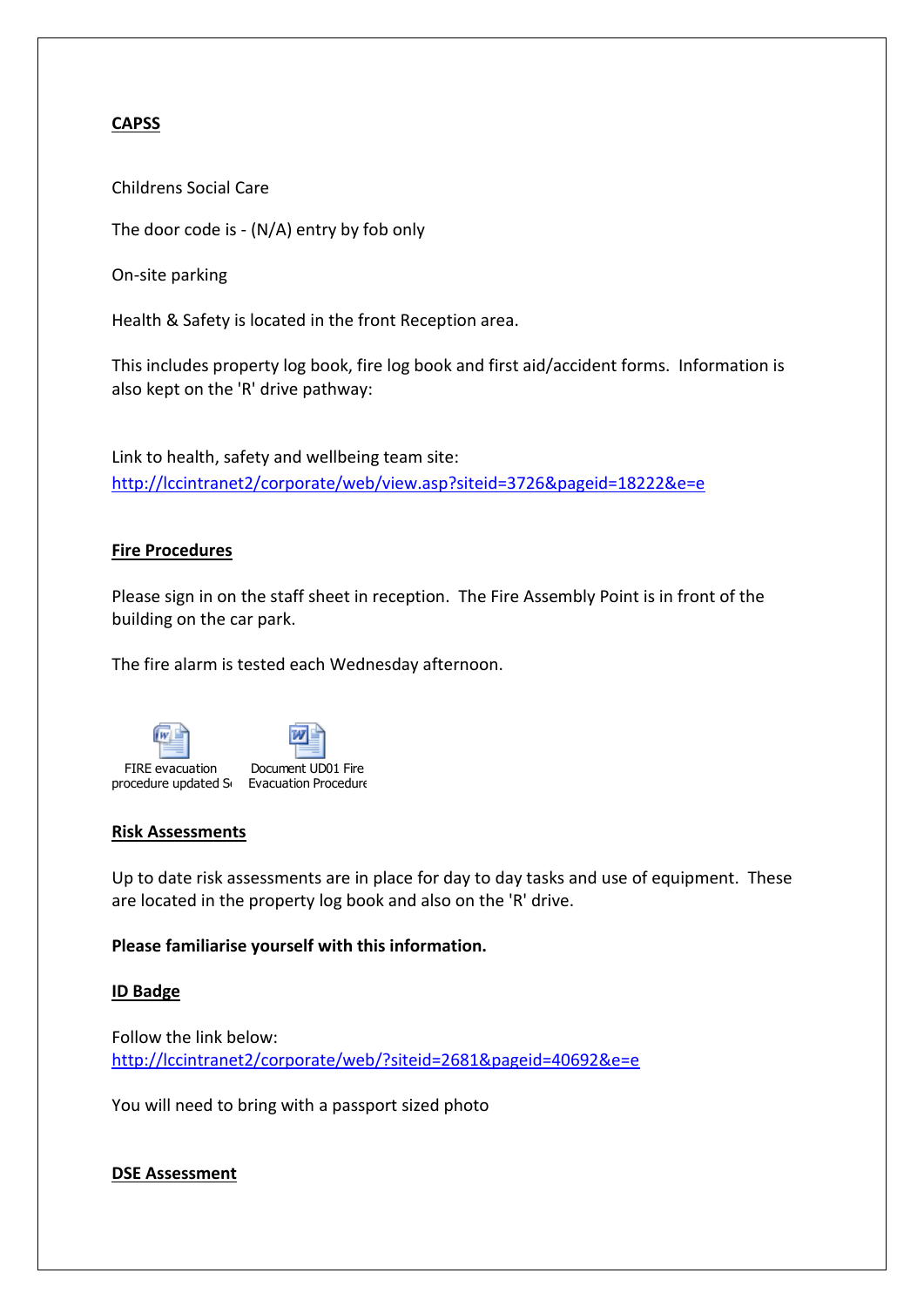Your line manager should ask you to complete a self-assessment checklist for display screen equipment. See link below:

http://lccintranet2/corporate/web/view.asp?siteid=3726&pageid=13613#anchor6295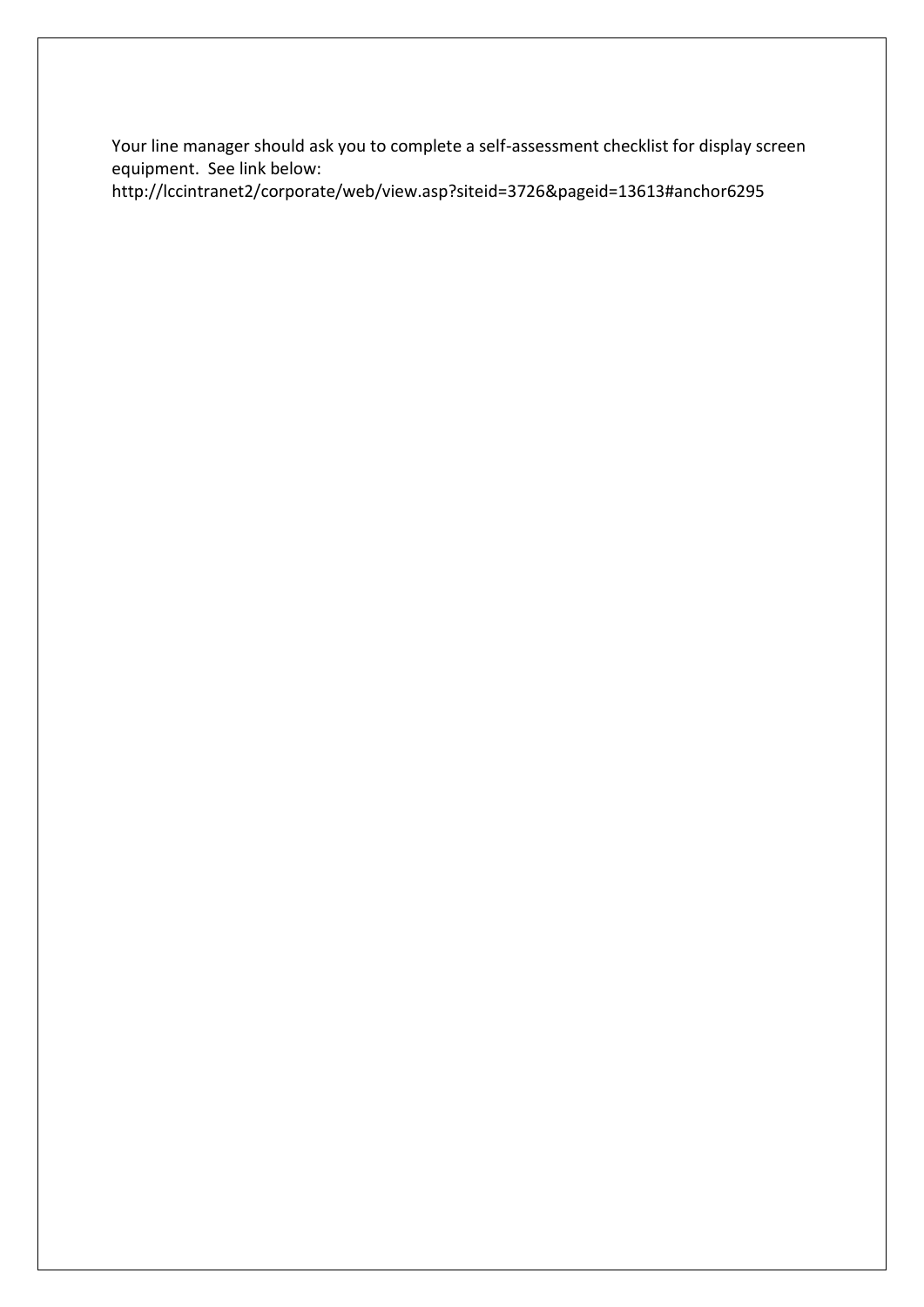#### **SECTION 3: TRAINING AND DEVELOPMENT**

**There is an intranet page from the Principal Social Worker that can be accessed here at this link.** 

#### [http://lccintranet2/corporate/web/?Principal\\_Social\\_Worker\\_Blog/33477](http://lccintranet2/corporate/web/?Principal_Social_Worker_Blog/33477)

**She produces and distributes a blog every month for all social workers within children's services. This contains a range of information and links which you will find useful. The intranet page contains links to the learning and development offer, ASYE intranet page and there are archives of all previous blogs. Please take the time out to read this as it will contribute to your Continuous Professional Development.** 

| Corporate Induction                                         | <b>Click Here</b> |
|-------------------------------------------------------------|-------------------|
| Information Assurance                                       | <b>Click Here</b> |
| Driving at Work                                             | <b>Click Here</b> |
| Display Screen Equipment                                    | <b>Click Here</b> |
| <b>Health and Safety</b>                                    | <b>Click Here</b> |
| Lancashire Way                                              | <b>Click Here</b> |
| Equality and Diversity - Level 1                            | <b>Click Here</b> |
| Introduction to Safeguarding and Child Protection - Level 1 | <b>Click Here</b> |
| Common Assessment Framework (CAF)                           | <b>Click Here</b> |
| <b>Child Sex Exploitation</b>                               | <b>Click Here</b> |
| <b>Female Genital Mutilation</b>                            | <b>Click Here</b> |
| Child Death Overview Panel (CDOP)                           | <b>Click Here</b> |
| <b>Extremism and Radicalisation</b>                         | <b>Click Here</b> |
| <b>Private Fostering Regulations</b>                        | <b>Click Here</b> |
| Introduction to Safeguarding Adults                         | <b>Click Here</b> |
| Mental Capacity Act and Deprivation of Liberty              | <b>Click Here</b> |
| Undertaking effective carer assessments                     | <b>Click Here</b> |
| Care Act                                                    | <b>Click Here</b> |
|                                                             |                   |

#### **Induction E-Learning (to be completed within induction period)**

*You will receive an electronic certificate upon completion of each e-learning course. Please print out a copy of this certificate and pass to Case Support to add to your supervision file*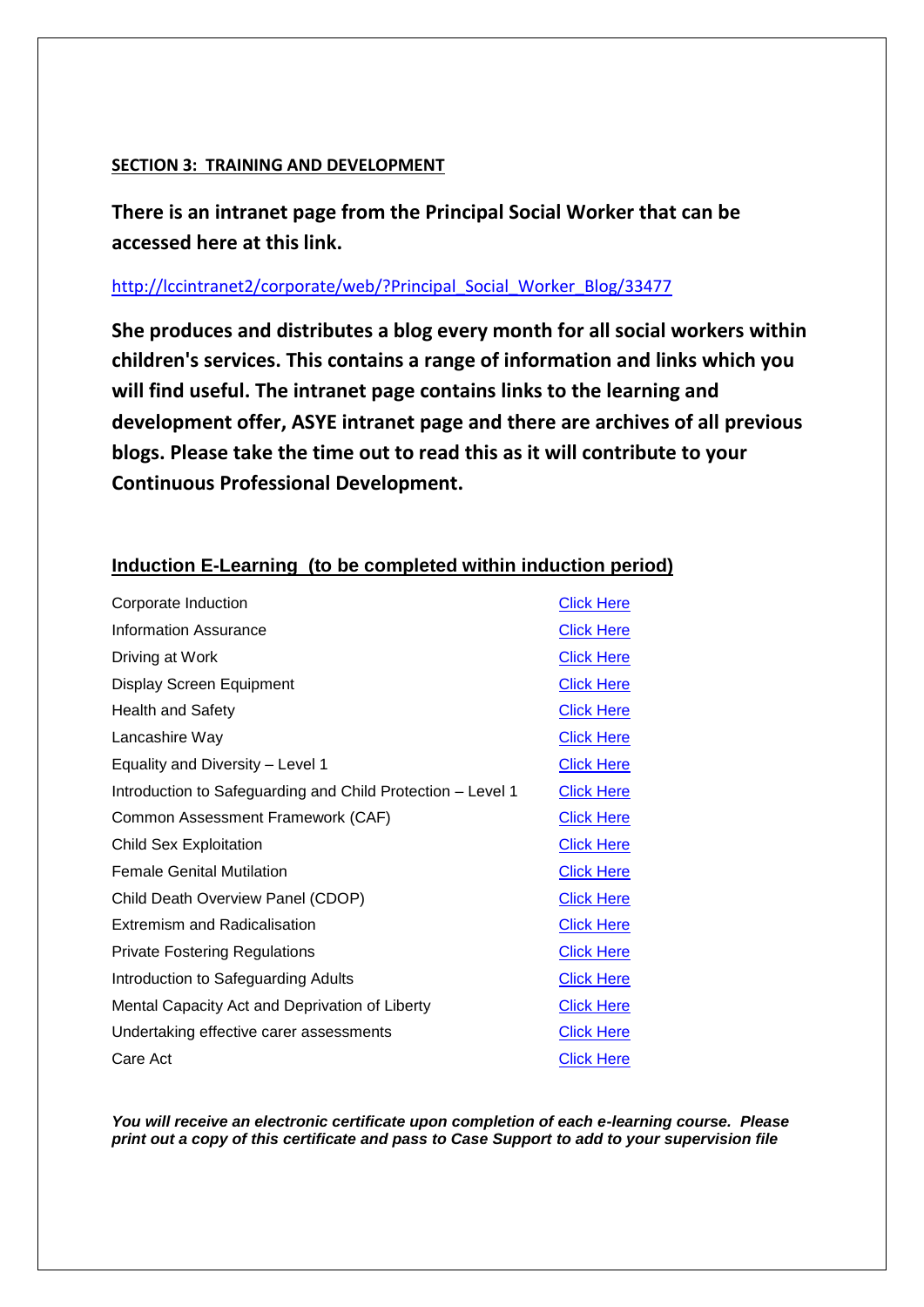**It is also essential that you read and familiarise yourself with Lancashire County Council's Practice Standards for Childrens Social Care. These set out what is expected in terms of your practice and they are set out below.** 

**Please sign and date here to confirm that you have read these**

**Name** 

**Signature** 

**Date**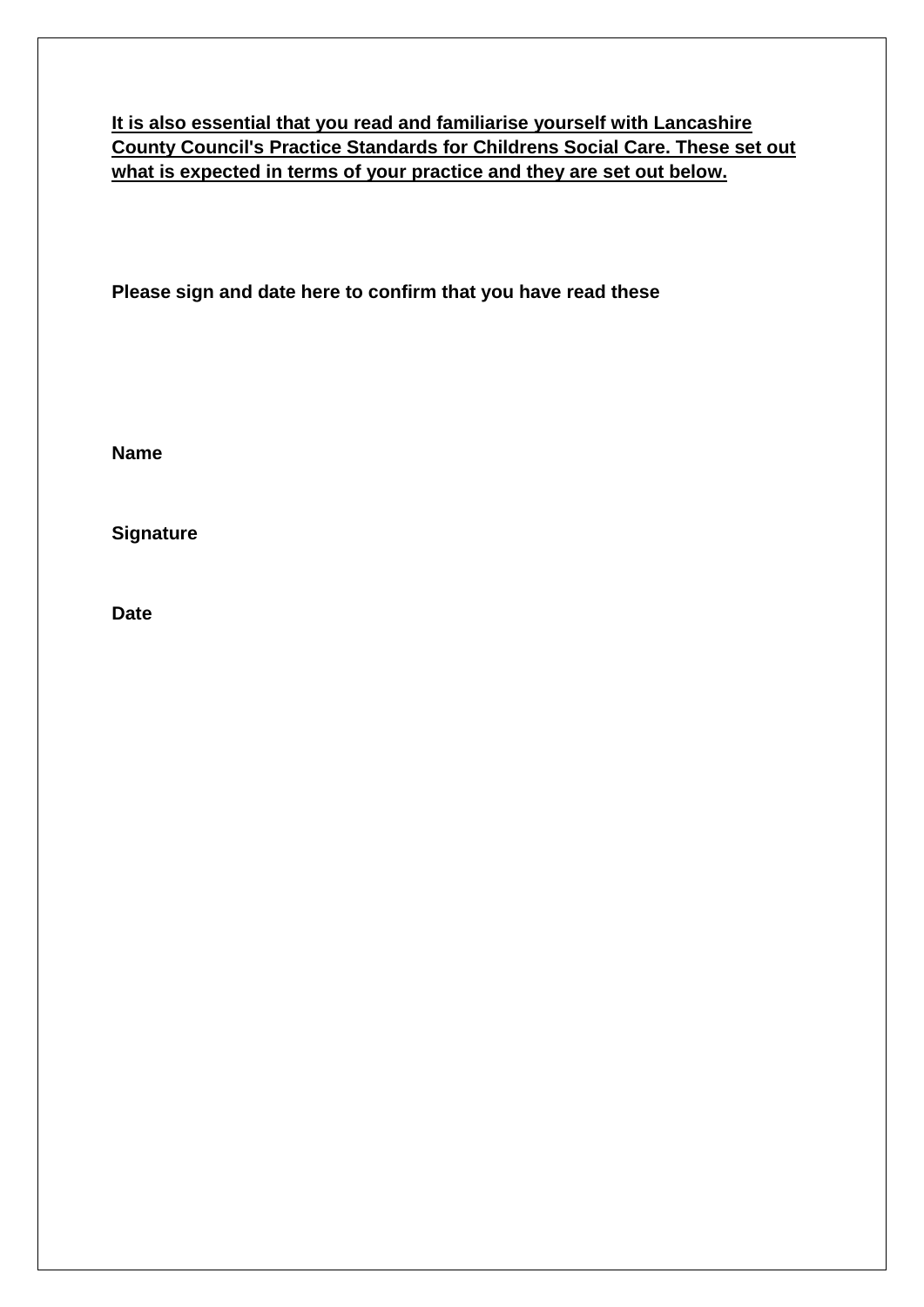## **Children's Social Care Service, Practice Standards**

## **Introduction**

A commitment to embedding practice standards will play a vital role in making Lancashire County Council a child friendly community where children feel safe, where joint working to improve outcomes for the most vulnerable children, will improve, and where compliance is evidenced.

At the heart of this document is a new, restorative philosophy that seeks to work with children, young people and families, building on their strengths to better manage the risks and challenges they face.

Standards are the rules that describe the (minimum) service or practice that can be expected by the service user. Most of them are legally set through government legislation and guidance, or are based on evidence based research. They are mandatory for all workers.

## **STANDARD – General management**

Managers will ensure that all responsibilities for children and young people for whom the Local Authority has a responsibility, will be carried out in line with the standards set out in this section and the rest of the practice standards manual. Managers will monitor compliance to ensure that children and young people are protected, receive appropriate services and achieve.

#### **STANDARD: Scrutiny**

Managers will ensure all recording and reports are of good quality and are completed in a timely manner.

Managers will ensure that thorough enquiries are undertaken that produce good quality assessments and analysis of needs, leading to well-reasoned and evidenced recommendations for actions to be taken.

Managers will aim to observe and give constructive feedback to social workers on an annual basis.

## **STANDARD: Service Culture and Support**

All managers will lead their staff group and ensure that staff work in a professional environment that is conducive to delivering good professional practice. This includes having a staff culture that brings support, constructive challenge and professional rigour to daily practice.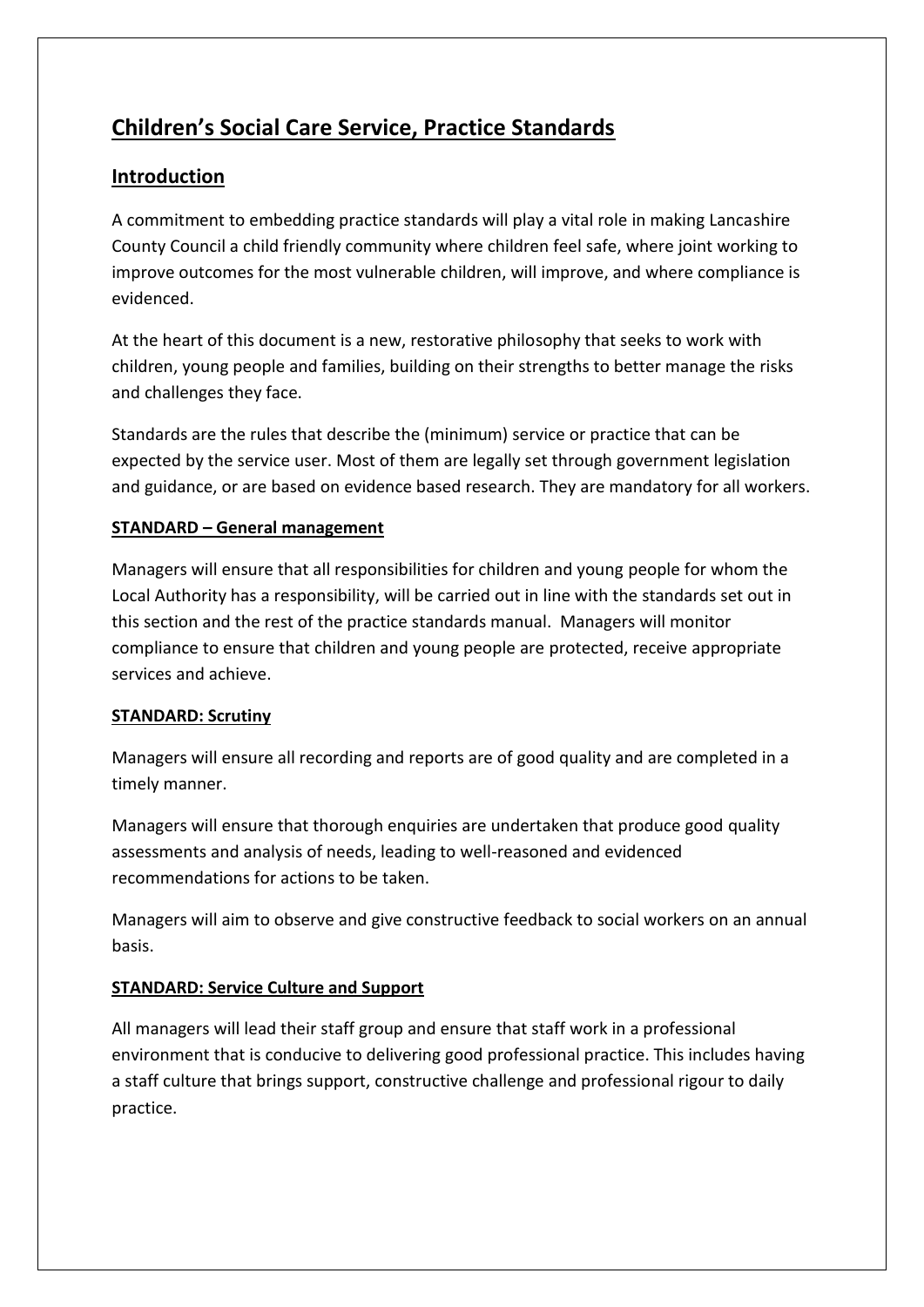#### **Statement of Assurance**

We want children, young people and their families to receive the right support, at the right time delivered in the right way.

We understand that in order for this to happen social work staff need access to the following:

- Good levels of support including the time for reflective supervision.
- Training appropriate to needs and role.
- A caseload that is regularly reviewed and tailored to experience and above all manageable to support the delivery of safe and effective practice.
- Management support and time, from managers who are visible and prioritise the observation of front line practice.

The DCS plays a fundamental role in ensuring the above is in place and will provide regular evidence via the Quarterly Safeguarding Reports presented to the Leader, Cabinet Member for Children, Young People and Schools and the Chief Executive.

It is recognised and agreed that the national recommended guidelines for social work and IRO caseloads is the desirable position, but fluctuating and, at times, increased demand for statutory social work means this will not always be achievable. However, the priority will be to ensure that the commitment is given to the achievement of:

| Assisted & Supported Year in Employment | 15 |
|-----------------------------------------|----|
| $1-3$ years                             | 20 |
| 3 years plus                            | 23 |

#### **Allocation Standards**

It is recognised that child protection investigations require a level of experience above that of a worker in their first year post qualifying.

For the first 6 months of post qualifying employment ASYE will shadow experienced workers then for a further 6 months will undertake joint section 47 enquiries with a more experienced social worker who is not ASYE.

No ASYE social worker should be allocated any high risk casework.

It is recognised and agreed that this approach is the desirable position, but that at times, increased demand for statutory social work means this will not always be achievable.

A tracking system will be developed to monitor compliance with the above standards.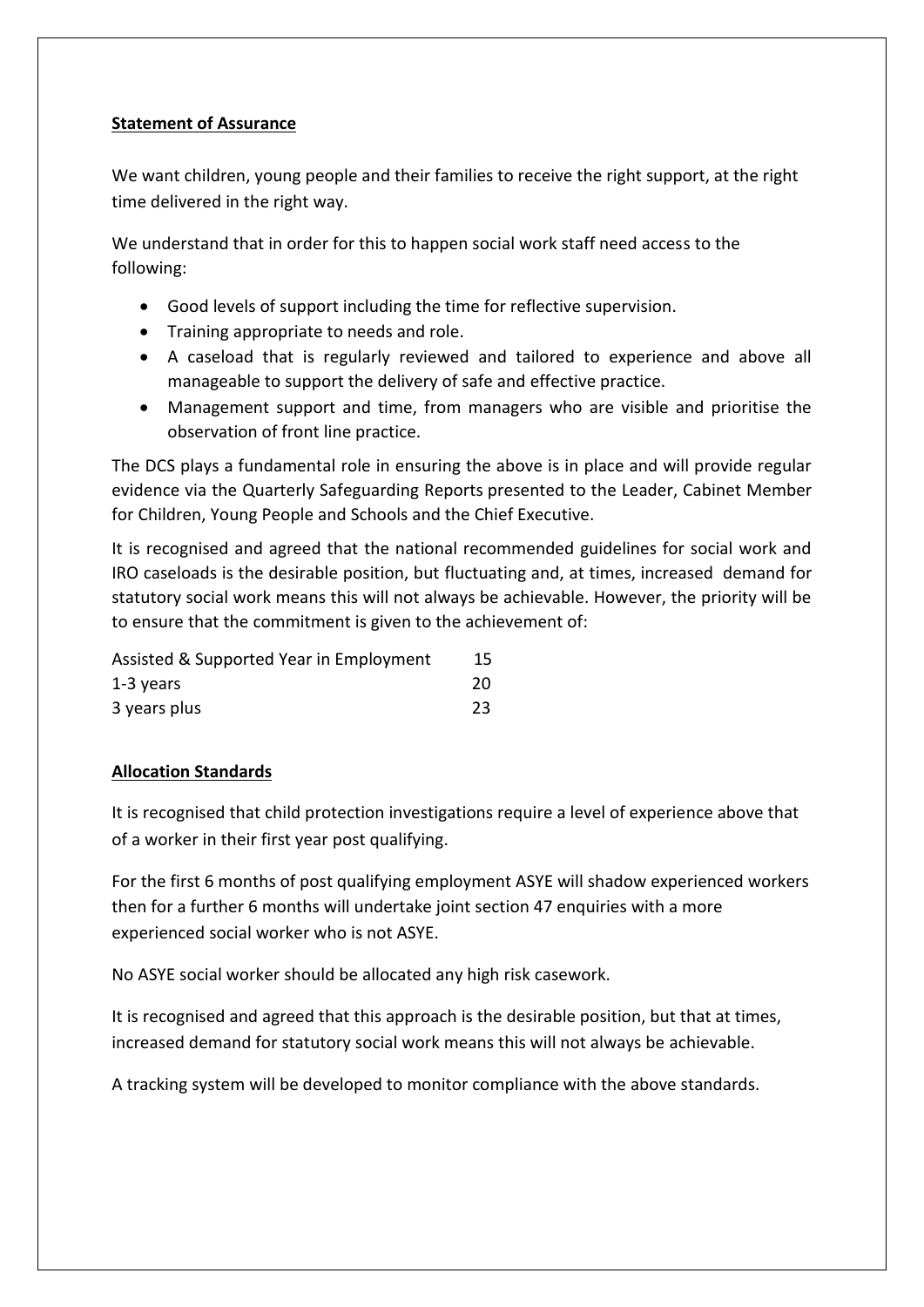#### **Management Standard**

| <b>STANDARD</b> | <b>KEY AREA</b>                                                                                                                                     |
|-----------------|-----------------------------------------------------------------------------------------------------------------------------------------------------|
| 1.1.            | I can evidence regular auditing of case records to ensure that practice standards<br>are met routinely.                                             |
| 1.2.            | I always follow up corrective action requirements arising from audits.                                                                              |
| 1.3.            | My signatures / electronic equivalents and scrutiny of social worker activity<br>shows that this has met agreed practice standards.                 |
| 1.4.            | I can evidence that appropriate steps are being taken to address poor or<br>unacceptable performance of social workers to bring about improvements. |
| 1.5.            | I can evidence that regular quality supervision is taking place with all staff.                                                                     |
| 1.6.            | My management advice and decisions are well evidenced and professionally<br>sound.                                                                  |
| 1.7.            | My recording of supervision demonstrates reflective practice.                                                                                       |
| 1.8.            | Supervision contracts are in place for all workers.                                                                                                 |
|                 |                                                                                                                                                     |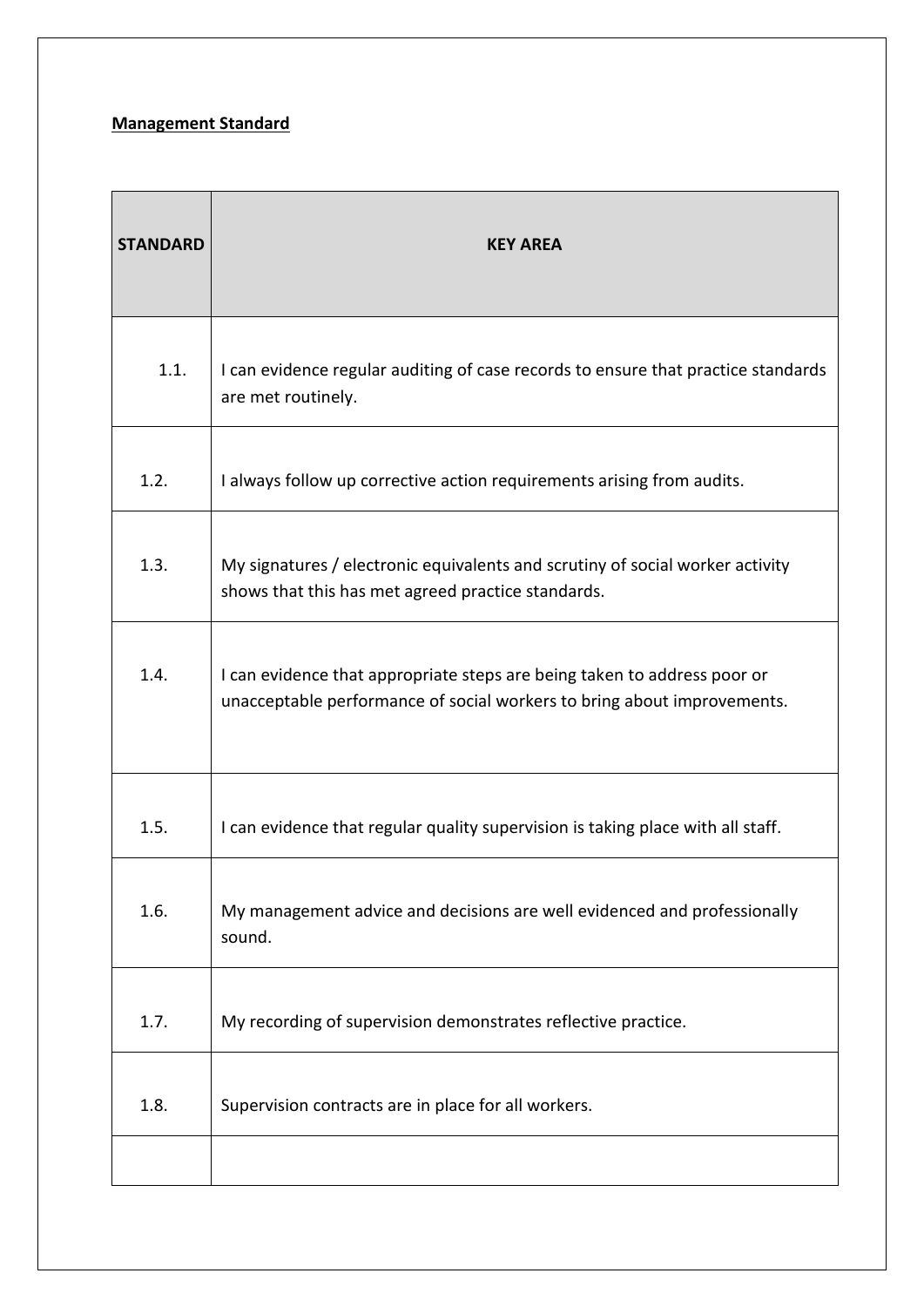| 1.9.  | Annual appraisals take place and play an active part in the recognition and<br>development of staff skills and are linked to service priorities.                                                                                                                                     |
|-------|--------------------------------------------------------------------------------------------------------------------------------------------------------------------------------------------------------------------------------------------------------------------------------------|
| 1.10. | I have a proactive approach to developing staff professional skills.                                                                                                                                                                                                                 |
| 1.11. | I acknowledge and give credit to good practice and promote this within and<br>outside the staff group.                                                                                                                                                                               |
| 1.12. | I keep up to date with key policy and guidance changes and research findings and<br>makes sure that this is shared with staff, with an expectation that they do the<br>same.                                                                                                         |
| 1.13. | I ensure that the work demands are matched to the skills and abilities of staff<br>members, and staff capacities and capabilities are defined and managed fairly.                                                                                                                    |
| 1.14. | I ensure that good communication takes place within the staff group, and all staff<br>are informed of important matters affecting their work.                                                                                                                                        |
| 1.15. | I facilitate regular team briefings / meetings and they are properly set up, chaired<br>and recorded. Staff briefings have formal agendas and are fully minuted.                                                                                                                     |
| 1.16. | I cultivate a staff group atmosphere that is mutually supportive and respectful,<br>and an office atmosphere that is calm and purposeful, and one in which staff are<br>focused to work. I promote a positive work life balance and consider the<br>emotional well-being of workers. |
| 1.17. | I set an example as to how to conduct oneself as a professional and set<br>expectations of good practice that must be adhered to, and create an<br>atmosphere of professionalism.                                                                                                    |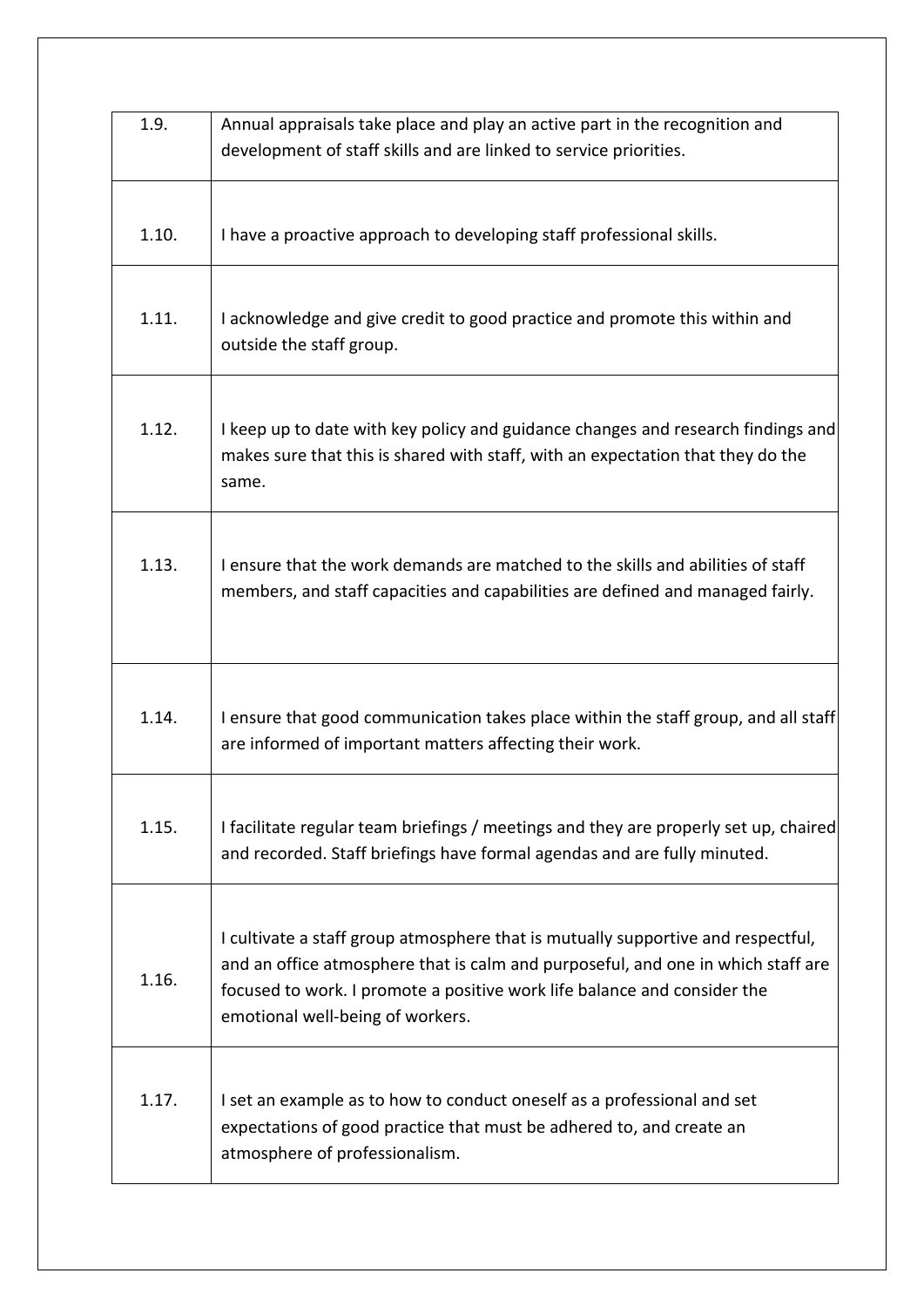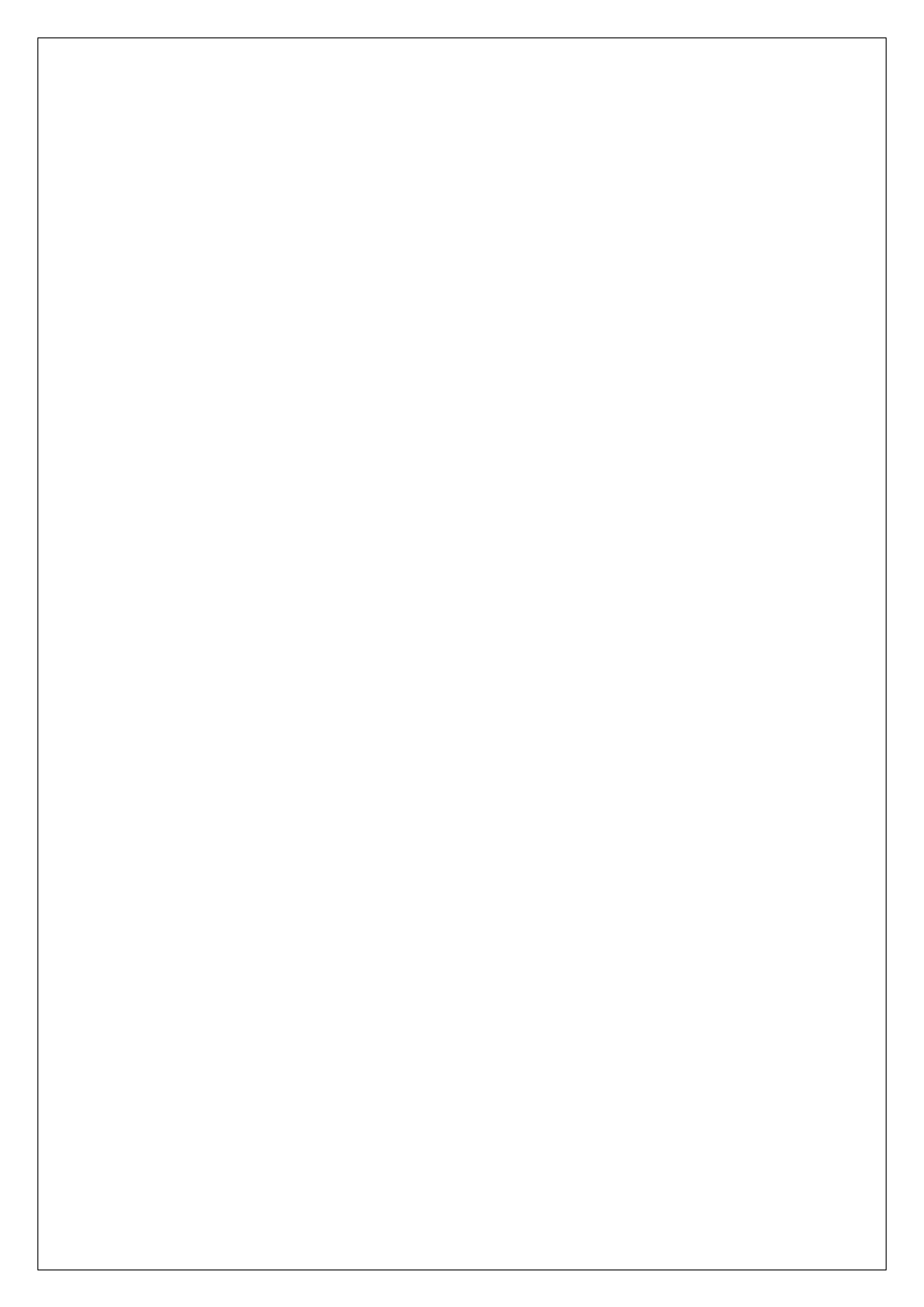## **SINGLE ASSESSMENT – All children and young people for whom the local authority has a responsibility will have a good quality social work assessment and analysis of needs which informs their plan, is on their record and produced within specified timescales.**

| <b>STANDARD</b> | <b>KEY AREA</b>                                                                                                                                                                                                                                                                                                   |
|-----------------|-------------------------------------------------------------------------------------------------------------------------------------------------------------------------------------------------------------------------------------------------------------------------------------------------------------------|
| 2.1.            | I have clearly recorded the reasons for the assessment with issues, risks and<br>concerns evident.                                                                                                                                                                                                                |
| 2.2.            | I have made it clear to parents and child/young person why Children's Social Care<br>is involved, what we will be doing and the likely outcomes.                                                                                                                                                                  |
| 2.3.            | The family know I have conducted an assessment and their views and opinions are<br>recorded within the assessment. I have seen evidence of the parent's identity<br>where necessary (state document/s seen).                                                                                                      |
| 2.4.            | I have advised the original referrer and all relevant agencies what will happen<br>next.                                                                                                                                                                                                                          |
| 2.5.            | I have seen the child/young person alone and where possible gained their views<br>and separately recorded them (if I have not seen the child/young person I have<br>recorded reasons why not).                                                                                                                    |
| 2.6.            | I have ensured that all children/young people in the family have been considered<br>as part of the assessment. I have identified if there are any other children living in<br>the household, (not from the family I am assessing) or connected to it, and<br>ensured that their safeguarding needs are being met. |
|                 |                                                                                                                                                                                                                                                                                                                   |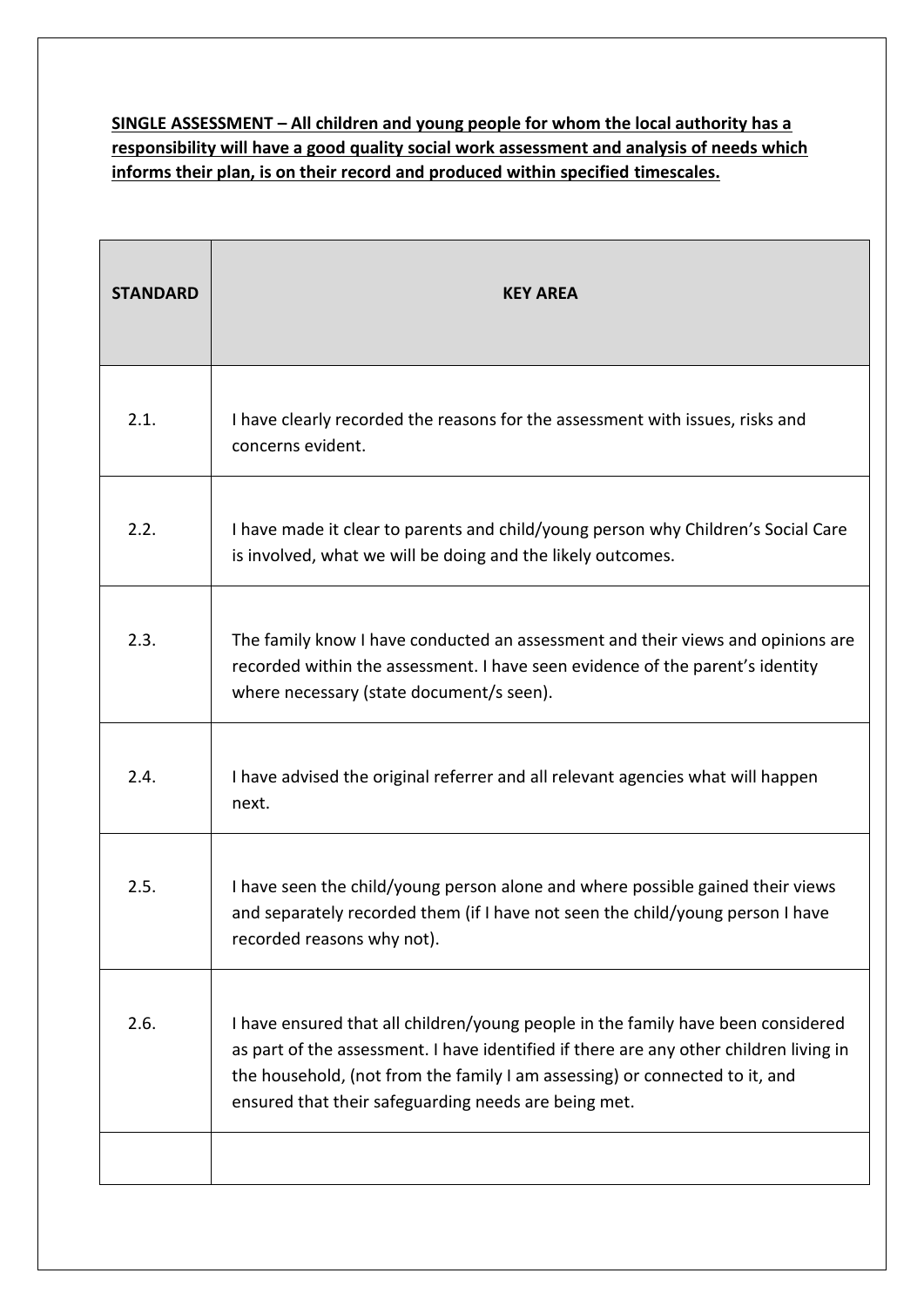| 2.7.  | I have paid regard to race, ethnicity, gender, disability, religion and nationality of<br>the family and my assessment reflects these areas.                                                                                                                                                                                                                                      |
|-------|-----------------------------------------------------------------------------------------------------------------------------------------------------------------------------------------------------------------------------------------------------------------------------------------------------------------------------------------------------------------------------------|
| 2.8.  | I have identified all adult members of the household in my assessment including<br>those who may be temporarily absent (e.g. in custody, in psychiatric hospital).                                                                                                                                                                                                                |
| 2.9.  | I have reviewed the family finances with the parents and have included a financial<br>breakdown within the assessment.                                                                                                                                                                                                                                                            |
| 2.10. | I have ensured that previous case history including past referrals and assessments<br>(including early help assessments) and old case files in respect of any member of<br>the household has been considered and incorporated into the assessment. I have<br>ensured that the child's chronology is updated and included the case history of<br>significant events for the child. |
| 2.11. | I have held a C&F assessment planning meeting, requested information from those<br>agencies involved with the child/young person and involved them in the decision<br>making regarding next steps. I have contacted those agencies involved with the<br>child/young person and family who were unable to attend the meeting to ensure<br>their views inform the assessment.       |
| 2.12. | I have ensured that risk and protective factors have been clearly identified and<br>assessed. I have been careful to distinguish fact from opinion.                                                                                                                                                                                                                               |
| 2.13. | My record clearly shows what I have found and what I think should happen next<br>including the rationale for this.                                                                                                                                                                                                                                                                |
| 2.14. | The child/young person is central to my assessment and my assessment identifies<br>the needs of the child/young person (and family). I have included a realistic,<br>detailed picture of the child/young person and what it is like to be a child in this<br>family.                                                                                                              |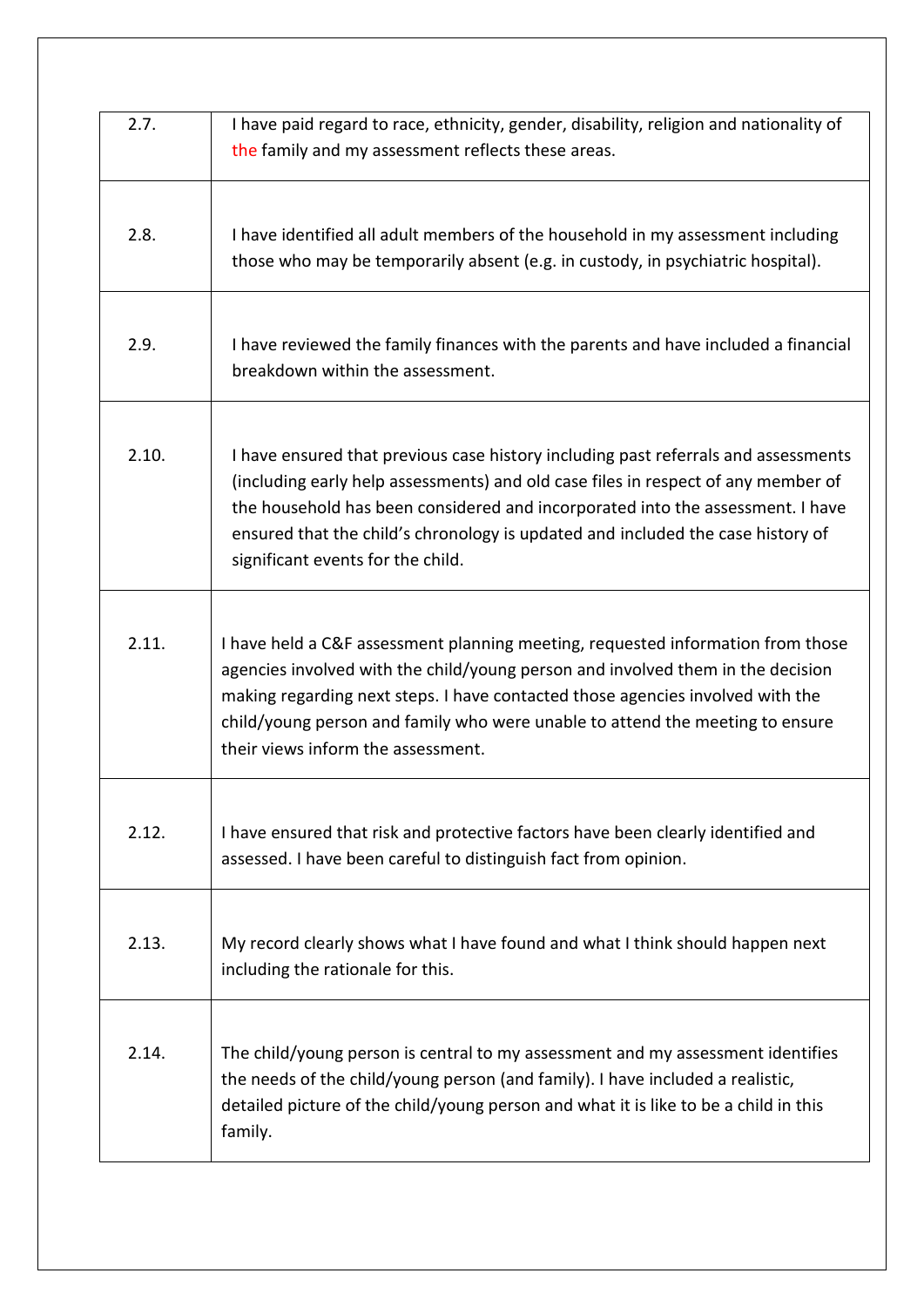| 2.15. | I have used appropriate questionnaires, scales or other tools to inform the<br>assessment.                                                                                                                                                                                            |
|-------|---------------------------------------------------------------------------------------------------------------------------------------------------------------------------------------------------------------------------------------------------------------------------------------|
| 2.16. | I have used risk assessment tools where necessary to identify and manage risk.                                                                                                                                                                                                        |
| 2.17. | My assessment evidences that research findings have been used to assess risk and<br>inform my decision-making.                                                                                                                                                                        |
| 2.18. | In my assessment I have recorded a picture of the parents, their parenting strengths<br>and weaknesses and any areas where they are not meeting the child/young<br>person's needs.                                                                                                    |
| 2.19. | I have ensured that the child and their family know what will happen next.                                                                                                                                                                                                            |
| 2.20. | My analysis and decision making clearly evidences my findings, links back to the<br>original concerns and any other issues, including history of all family/household<br>members, and I have made recommendations for any future work within children's<br>social care or early help. |
| 2.21. | I have completed my assessment within the timescales that meet needs of children<br>/ young people and family (not more than 45 days) and it has been sent to my<br>manager for sign off.                                                                                             |
| 2.22. | I have given a copy of the completed assessment to the family and young person<br>where relevant, and have invited them to comment.                                                                                                                                                   |
| 2.23. | I have undertaken a re-assessment when a significant incident has occurred or<br>every 12 months.                                                                                                                                                                                     |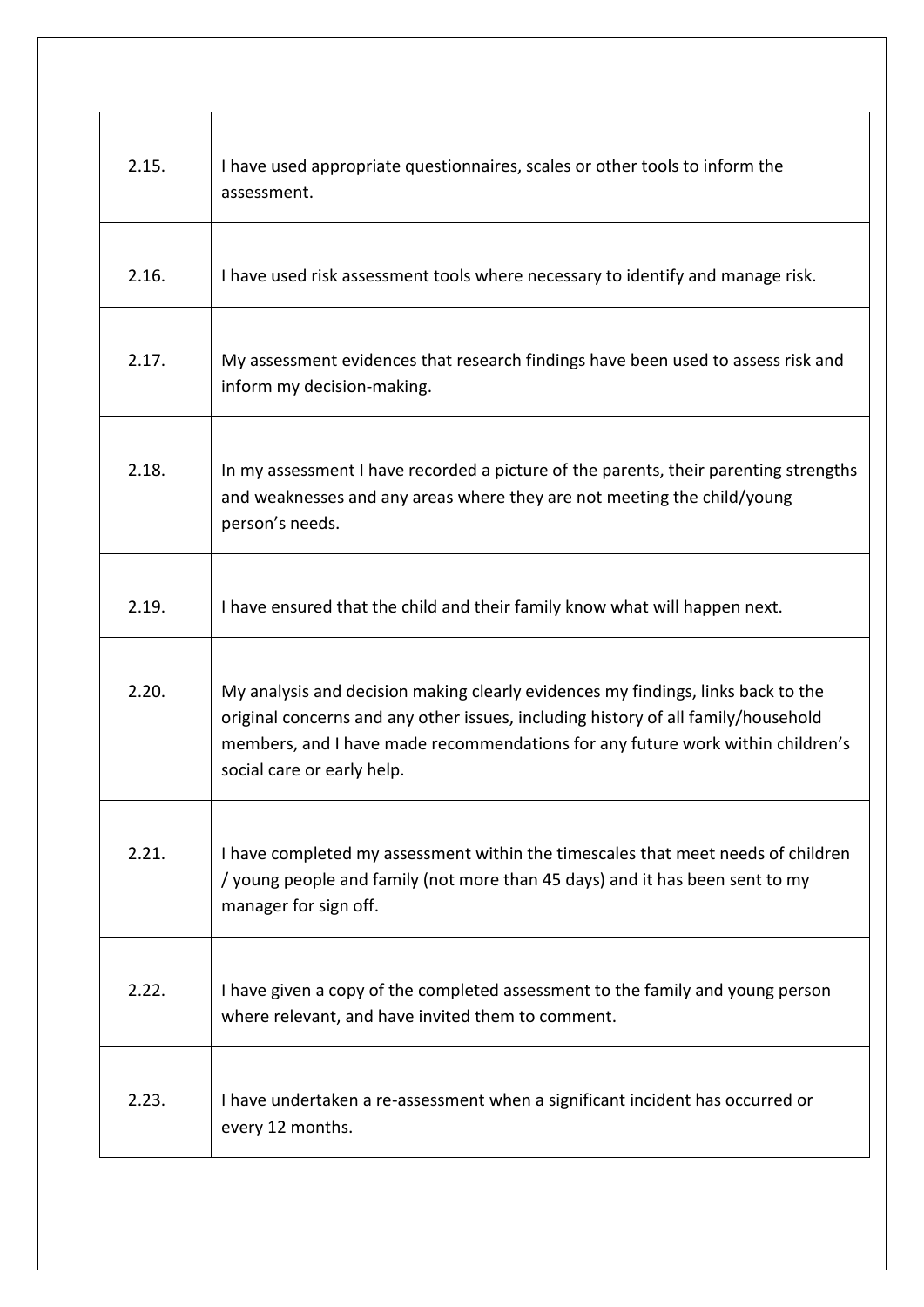## **CHILD PROTECTION ENQUIRIES – All children and young people for whom the local authority has a responsibility will be protected from further significant harm by a thorough enquiry that identifies need and risk, is timely and is recorded on their record.**

| <b>STANDARD</b> | <b>KEY AREA</b>                                                                                                                                                                               |
|-----------------|-----------------------------------------------------------------------------------------------------------------------------------------------------------------------------------------------|
| 3.1             | I have undertaken a multi-agency strategy discussion.                                                                                                                                         |
| 3.2             | As part of section 47 enquiries I have seen the child within 24 hours or as directed<br>by my Practice / Team Manager and spoken to them alone (where appropriate)<br>within the first week.  |
| 3.3             | I have identified all concerns regarding significant harm including likelihood, and I<br>have identified all potential risks, including those posed by frequent visitors to the<br>household. |
| 3.4             | My S47 assessment is multi-agency and recognises the potential needs and safety<br>of siblings and any other children in the household (and other households where<br>relevant).              |
| 3.5             | I have made sure that protective factors (and potential protective factors) have<br>been identified and recorded.                                                                             |
| 3.6             | I have followed the Lancashire Safeguarding Children Procedures for S47<br>enquiries.                                                                                                         |
| 3.7             | I have updated the child's chronology having fully interrogated the case history on<br>all members of the household and the investigation is informed by this                                 |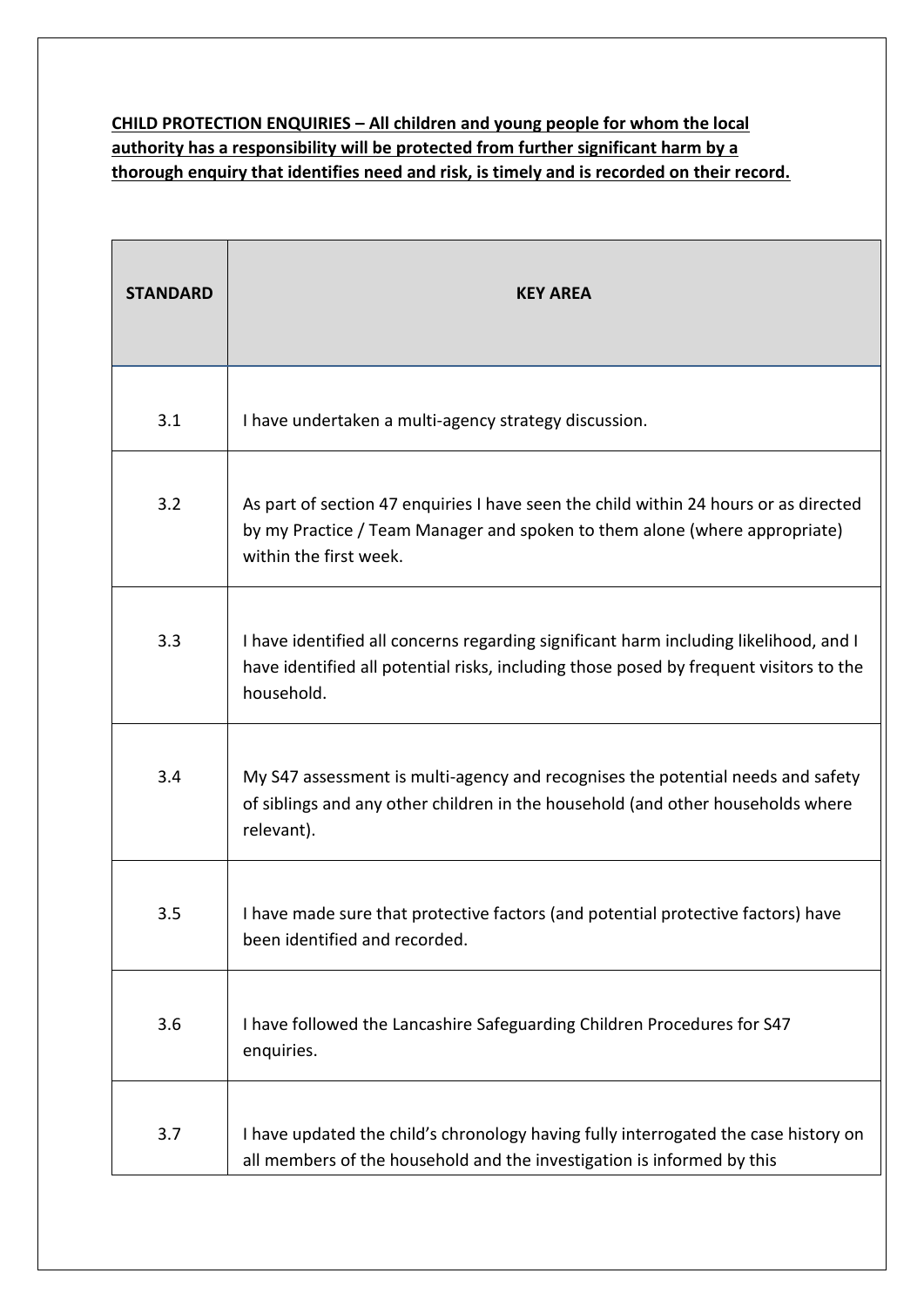|      | perspective.                                                                                                                                                                                                                                     |
|------|--------------------------------------------------------------------------------------------------------------------------------------------------------------------------------------------------------------------------------------------------|
| 3.8  | I have identified the key agencies involved with the child, completed all checks<br>and information from those agencies and incorporated their information and<br>views into the assessment.                                                     |
| 3.9  | My investigation concludes with an evidence judgement about "harm" and<br>whether or not it is considered "significant" (as defined by the Children Act 1989).                                                                                   |
| 3.10 | I have clarified what action is required to secure the safety of the child/young<br>person concerned.                                                                                                                                            |
| 3.11 | I have checked back on the S47 referral details and I am certain I have investigated<br>all the allegations made, and followed all the instructions given by the Practice<br>Manager / Team Manager.                                             |
| 3.12 | <b>Initial Child Protection Conference (ICPC)</b><br>My report for the ICPC summarises and analyses all information from the<br>assessment to date and all pre-existing records relating to the child, family and<br>any other household member. |
| 3.13 | I have completed the ICPC report and I have shared it with the family, the chair<br>and other agencies at least 2 working days before the conference and noted their<br>comments.                                                                |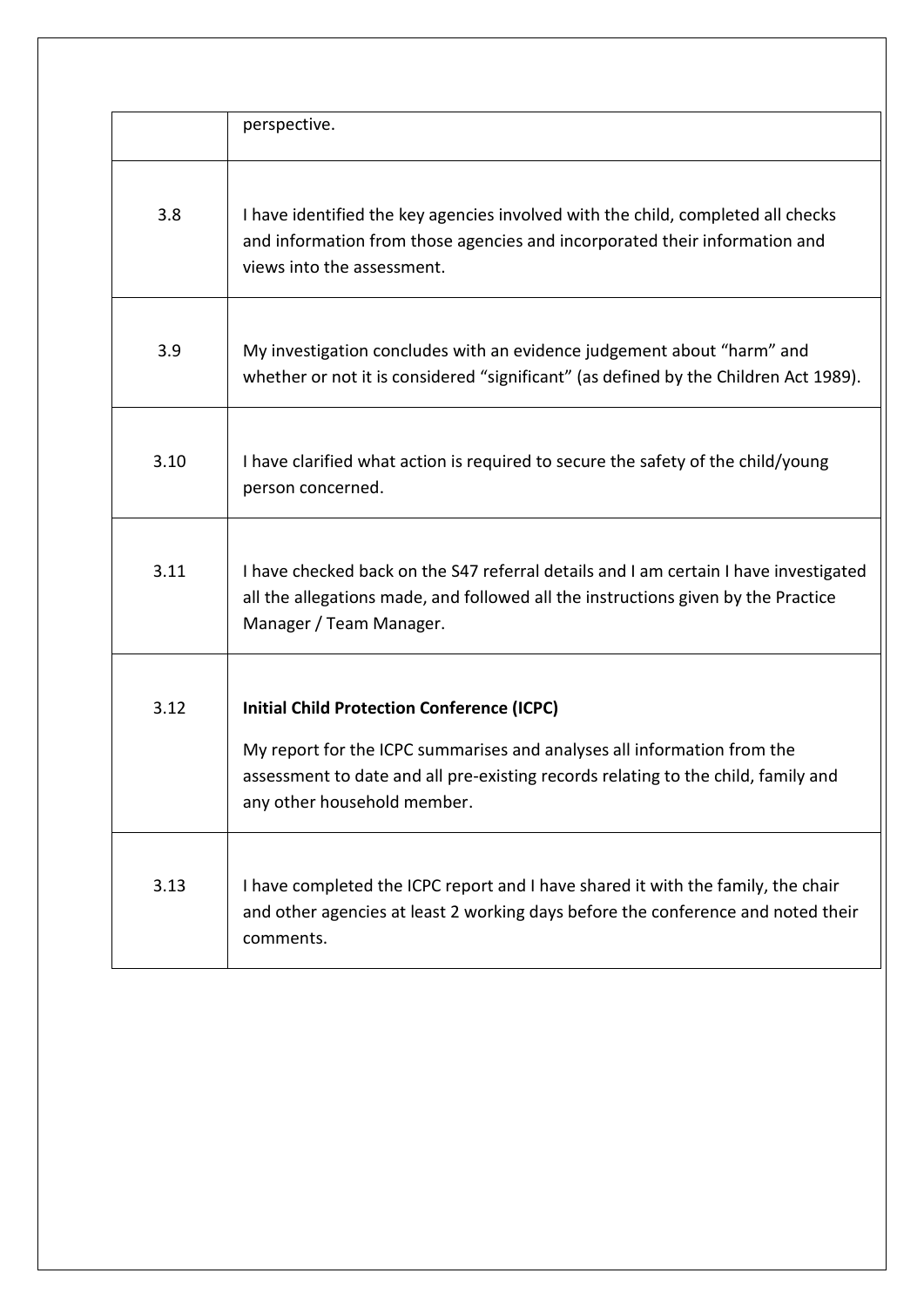**WORKING WITH CHILDREN SUBJECT TO CHILD PROTECTION PLANS – All children and young people for whom the local authority is responsible for will have a multi-agency child protection plan that is regularly reviewed and updated, that manages risk and is recorded in their record.** 

| <b>STANDARD</b> | <b>KEY AREA</b>                                                                                                                                                                                                                                                                                                                                   |
|-----------------|---------------------------------------------------------------------------------------------------------------------------------------------------------------------------------------------------------------------------------------------------------------------------------------------------------------------------------------------------|
| 2.24.           | I have ensured that the first Core Group meeting takes place within 10 working<br>days of the ICPC. During the meeting I ensured all actions to be taken under the<br>child protection plan were identified, and agreement reached about what actions<br>would be taken by whom, including timescales, to complete the C&F assessment<br>on time. |
| 2.25.           | I have ensured at the initial Core Group that parents/carers know what change/s<br>need to be made by them, including timescales.                                                                                                                                                                                                                 |
| 2.26.           | I have ensured that minutes of the Core Group are produced and circulated to all<br>members of the Core Group within 5 working days.                                                                                                                                                                                                              |
| 2.27.           | I have ensured that a detailed SMART multi-agency Child Protection Plan is<br>developed by the initial Core Group, that this is reviewed and updated following<br>every subsequent Core Group and is recorded on the child's record on LCS.                                                                                                       |
| 2.28.           | I ensure the child/young person is seen as per frequency agreed by a manager<br>(but as a minimum monthly) and that the visits are purposeful and focus on the<br>identified risks.<br>I have seen the child/young person on their own (where<br>appropriate). This is evidenced in my recording.                                                 |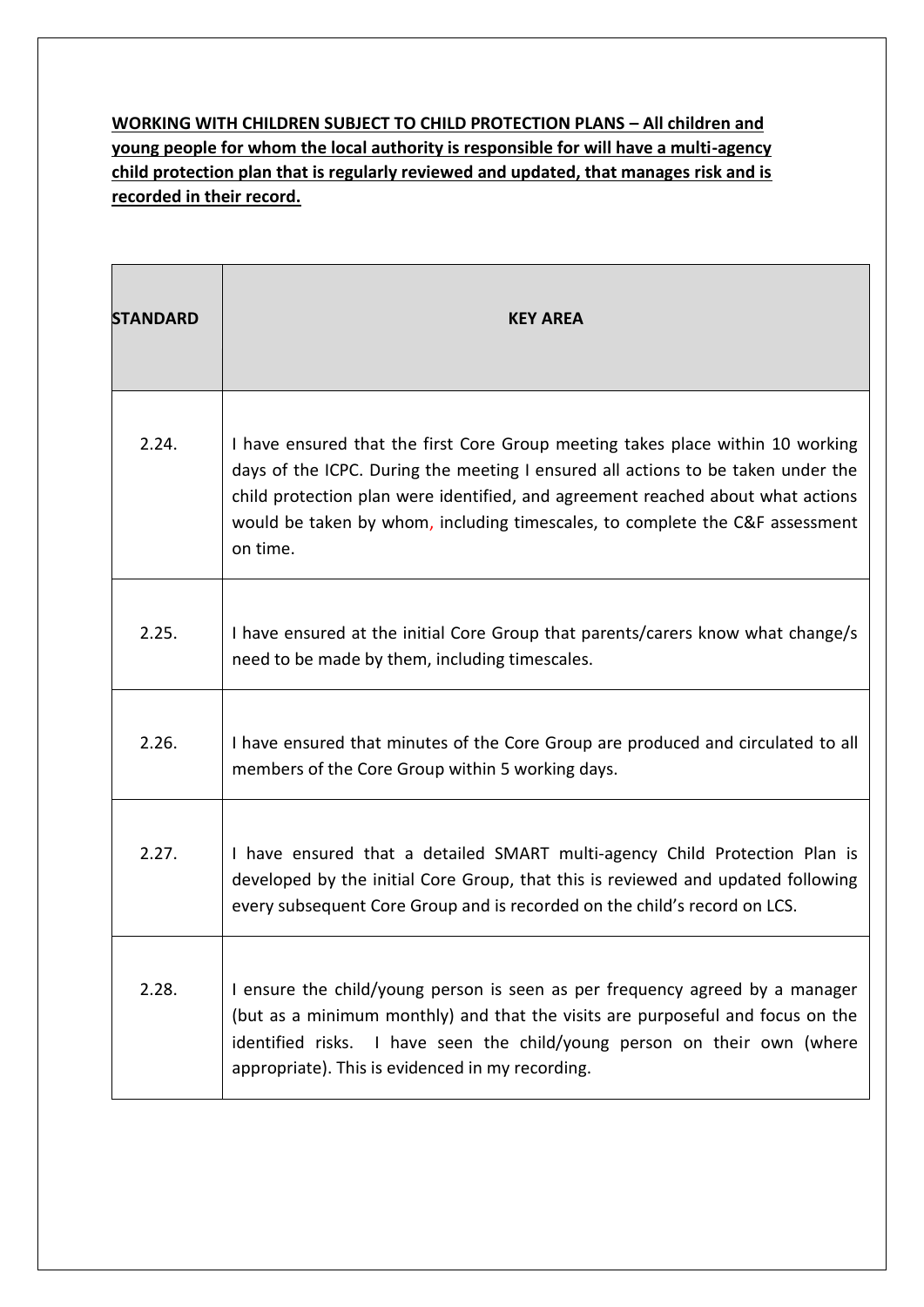| 2.29. | The focus of all my work is to maximise the safety and well-being of the<br>child/young person and I have undertaken both announced and unannounced<br>visits to the child/young person. Each of my visits adds to the knowledge about<br>the child/young person and what life is like for them and helps in further<br>understanding and achieving the outcomes needed. |
|-------|--------------------------------------------------------------------------------------------------------------------------------------------------------------------------------------------------------------------------------------------------------------------------------------------------------------------------------------------------------------------------|
| 2.30. | I regularly ascertain the child/young person's wishes and feelings and keep the<br>child/young person up-to-date with the child protection plan and any<br>developments or changes.                                                                                                                                                                                      |
| 2.31. | I continue to assess and re-assess the needs of the child-I can answer the<br>question "What is it like to be this child in this family"?                                                                                                                                                                                                                                |
| 2.32. | I ensure that I understand the role of fathers and male partners in the household<br>and ensure that new partners or new household members are properly assessed.                                                                                                                                                                                                        |
| 2.33. | I check the kitchen cupboards, fridge, toilets, bathroom and all bedrooms as<br>needed (especially where neglect is an issue) and I am clear about what<br>constitutes an acceptable standard.                                                                                                                                                                           |
| 2.34. | I have ensured the core group meets regularly (as a minimum monthly) and<br>progresses the implementation of the child protection plan. If the outcomes<br>required are not being delivered through the plan, I will ensure the core group<br>agrees actions to address this.                                                                                            |
| 2.35. | I have ensured that the core group have prepared the report for the CP Review<br>Conference at least 48 hours before the Review Conference and share it with<br>parents, carers and children/young people in advance.                                                                                                                                                    |
| 2.36. | I use supervision to explore my feelings about the case and to ensure that I am                                                                                                                                                                                                                                                                                          |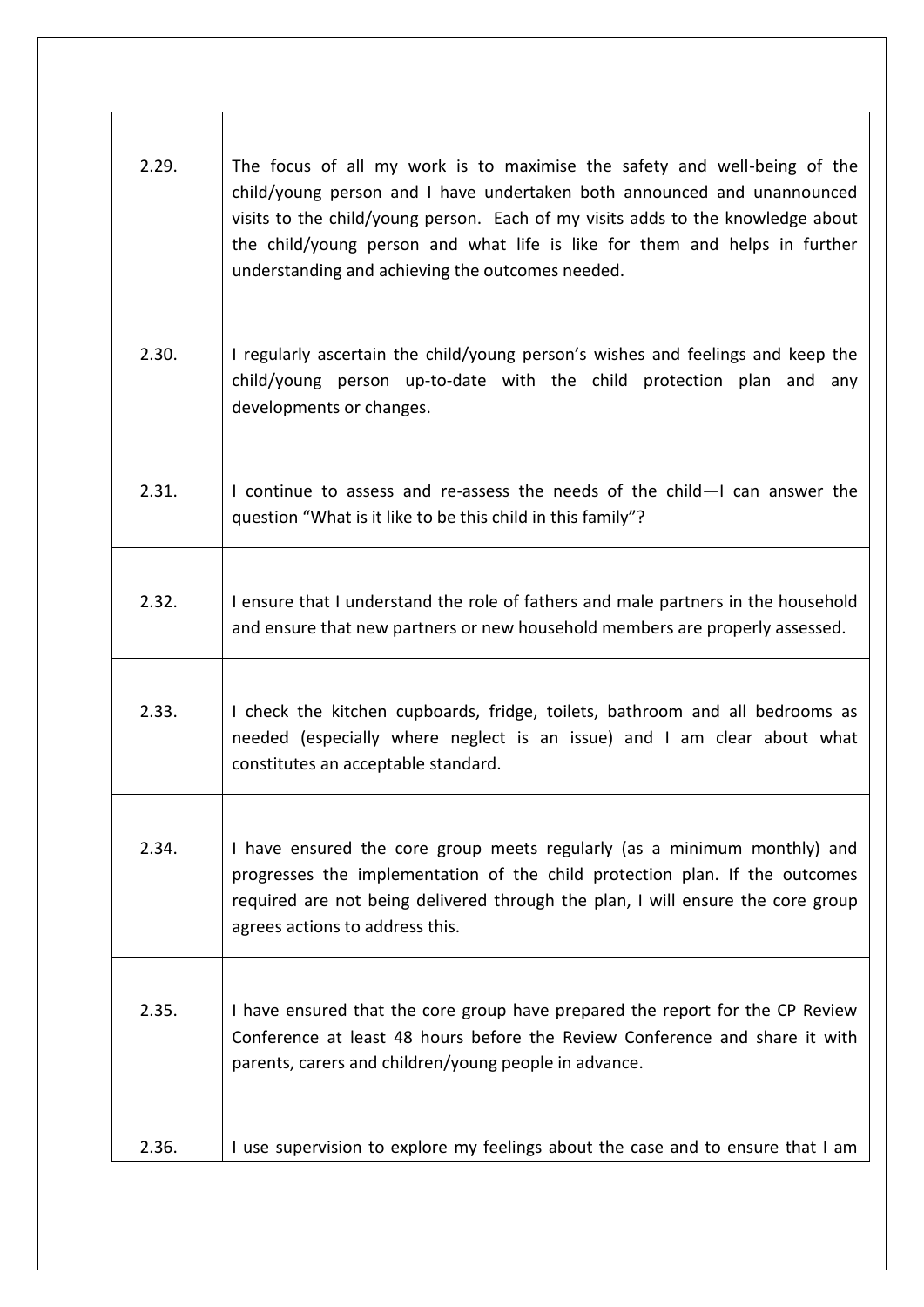|       | putting the child/young person first in my considerations.                                                                                                                                                                                                                            |  |  |  |  |
|-------|---------------------------------------------------------------------------------------------------------------------------------------------------------------------------------------------------------------------------------------------------------------------------------------|--|--|--|--|
| 2.37. | If I identify anything in my work with the child/young person or family, or<br>household members, that gives rise to additional concern for the safety of the<br>child/young person I discuss it immediately with my manager, or a covering<br>manager and agree actions to be taken. |  |  |  |  |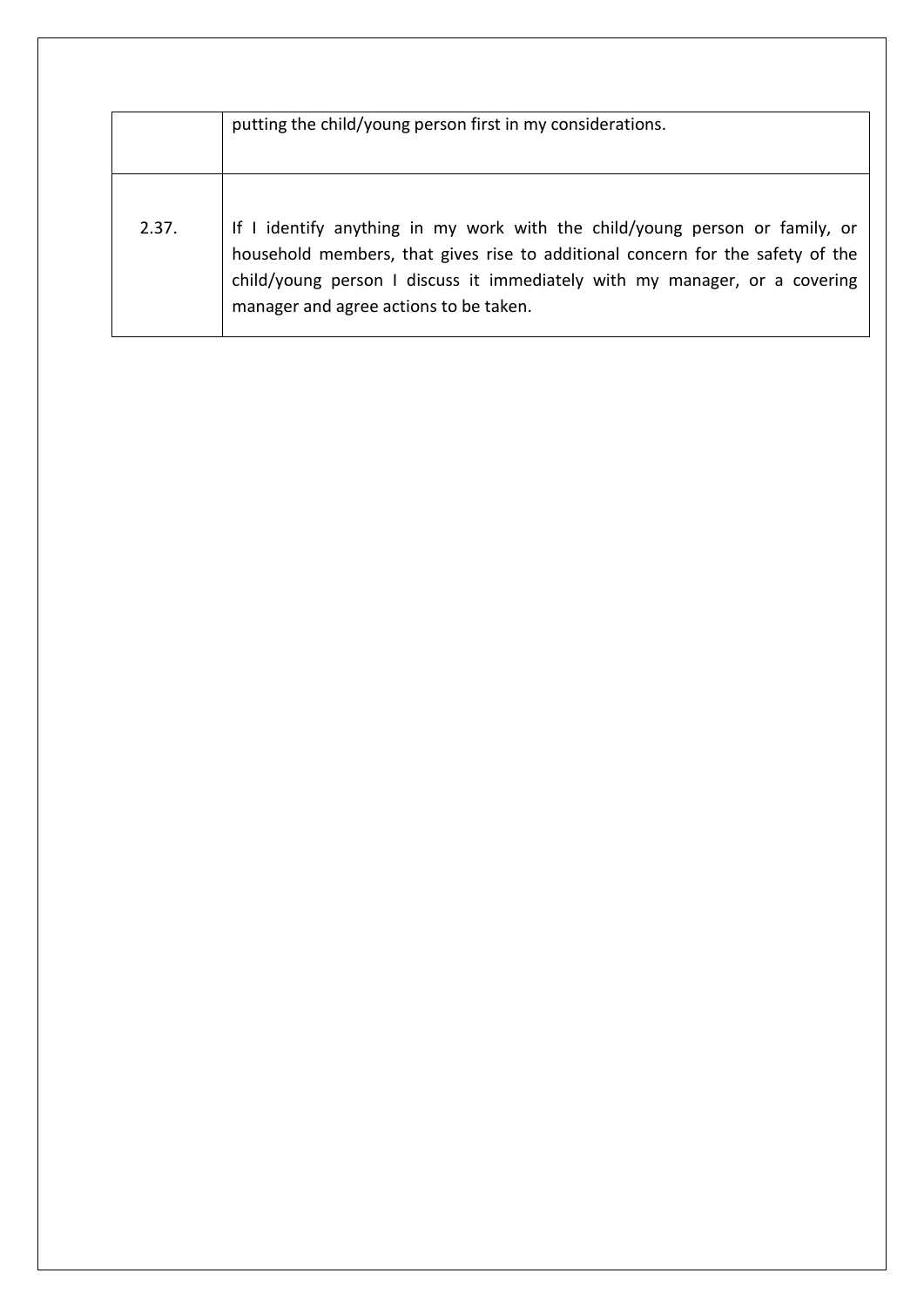## **CHILDREN IN CARE – All children and young people whom the local authority has a responsibility to, has a placement that meets their needs, has a multi- agency care plan that is timely and is reviewed regularly.**

| <b>STANDARD</b> | <b>KEY AREA</b>                                                                                                                                                                                                                                                                                                                                                                                                                                                  |
|-----------------|------------------------------------------------------------------------------------------------------------------------------------------------------------------------------------------------------------------------------------------------------------------------------------------------------------------------------------------------------------------------------------------------------------------------------------------------------------------|
| 2.38.           | I have arranged to see the child/young person within the timescales relevant to the type and<br>duration of the placement.                                                                                                                                                                                                                                                                                                                                       |
| 2.39.           | I have arranged a multi-agency care planning meeting within 5 working days of the<br>placement.                                                                                                                                                                                                                                                                                                                                                                  |
| 2.40.           | I have made sure contact between a child/young person and his or her family and friends is<br>actively promoted and facilitated, provided that this is in their best interests. (Ensure<br>planning clearly outlines all contact, and the venue is in the child/young person's best<br>interests).                                                                                                                                                               |
| 2.41.           | I have clearly explained to the child the reasons for coming into care. I have explored<br>possible family and friends placements and discussed the foster placement, carers and<br>contact arrangements with parents, siblings and friends, and endeavoured to answer all the<br>child/young person's concerns.                                                                                                                                                 |
| 2.42.           | I have ensured that all the requisite CIC paperwork, including the risk assessment and<br>placement plan is completed to a high standard and that the carer/residential unit have a<br>copy. If the child/young person is accommodated under S20 of the Children Act 1989 I have<br>obtained the signature of a parent who has parental responsibility. I have ensured that the<br>parent has the capacity to consent and have used an interpreter if necessary. |
| 2.43.           | I have made the necessary arrangements for a health assessment.                                                                                                                                                                                                                                                                                                                                                                                                  |
| 2.44.           | I have regularly seen the child/young person in accordance with procedural requirements.                                                                                                                                                                                                                                                                                                                                                                         |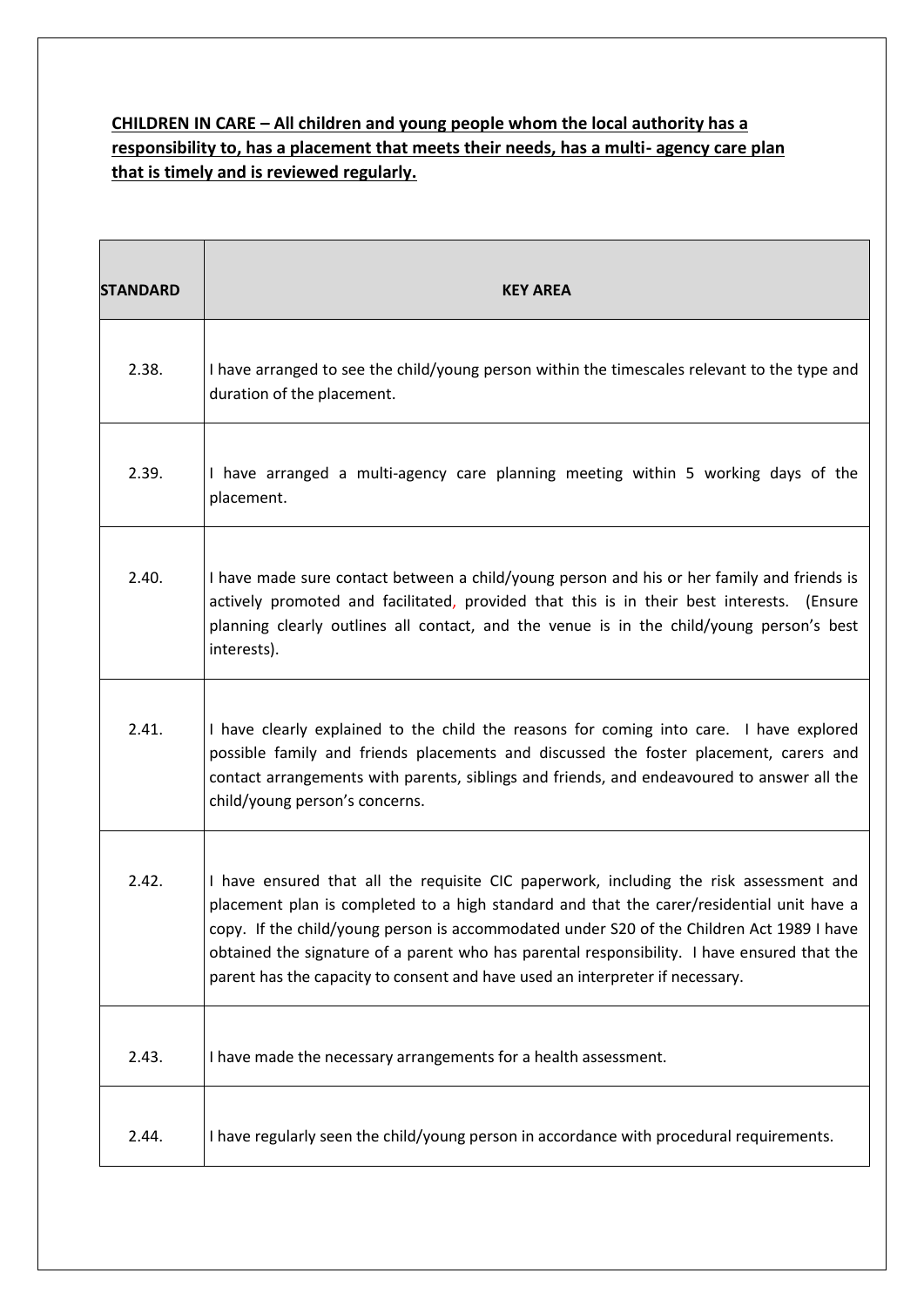| 2.45. | The child/young person has my contact details and knows how to get in touch with me if they<br>need, or want to. (This includes email address and mobile telephone number, as well as<br>office number and number if I am not available.)                                                                                                                                                          |
|-------|----------------------------------------------------------------------------------------------------------------------------------------------------------------------------------------------------------------------------------------------------------------------------------------------------------------------------------------------------------------------------------------------------|
| 2.46. | I have seen the child/young person alone (if not I have recorded the reasons why not), and I<br>have taken account of their views and feelings, and where this is not possible I have<br>explained why in an appropriate way.                                                                                                                                                                      |
| 2.47. | I have completed the 'my goals' work with the children/ young person.                                                                                                                                                                                                                                                                                                                              |
| 2.48. | I have given the child/young person information regarding advocacy and independent visitor<br>services and encouraged them to utilise these services where appropriate.                                                                                                                                                                                                                            |
| 2.49. | I have ensured that the parents have the relevant written paperwork regarding their child<br>coming into care, that they understand the reasons why, and what might happen next. I have<br>kept in regular touch with them and involved them in assessments and plans as appropriate.<br>Where necessary I have used an interpreter or advocate ensuring that they understand what<br>is happening |
| 2.50. | I have made sure that children / young people, their parents or carers are aware of the<br>complaints procedures.                                                                                                                                                                                                                                                                                  |
| 2.51. | I have promoted the child's identity through life story work (where planned) and by ensuring<br>that they have personal possessions, information, photos and material relating to their<br>family.                                                                                                                                                                                                 |
| 2.52. | There is an assessment completed for the child/young person in care at least every 12<br>months.                                                                                                                                                                                                                                                                                                   |
| 2.53. | I have ensured that a PEP (Personal Education Plan) planning meeting takes place and that<br>there is an up-to-date PEP recorded on the child/young person's case record.                                                                                                                                                                                                                          |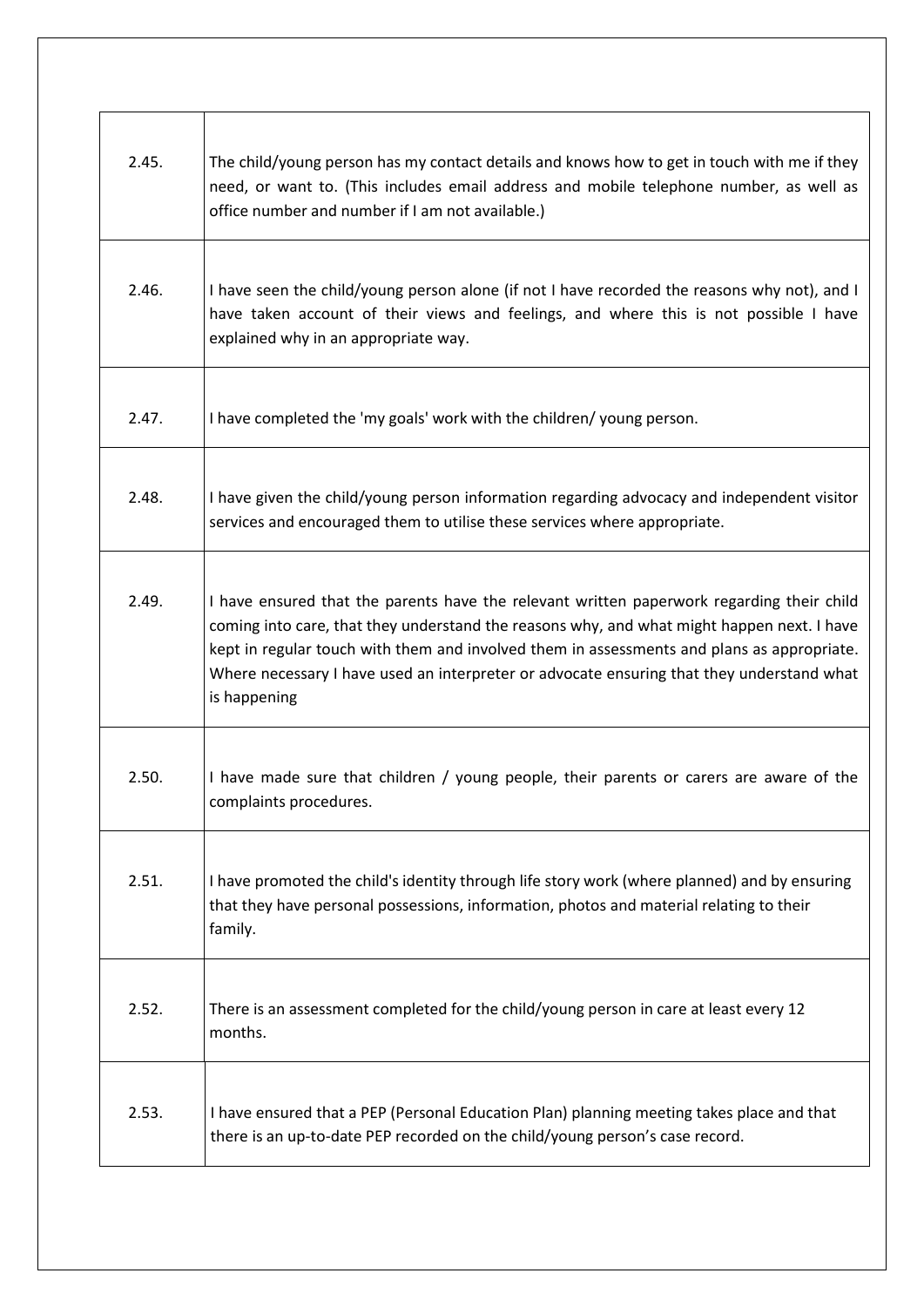| 2.54. | I have consulted health, education and other agencies/individuals involved with the<br>child/young person (or their family) as part of the process of assessment and care planning.                                                                                    |
|-------|------------------------------------------------------------------------------------------------------------------------------------------------------------------------------------------------------------------------------------------------------------------------|
| 2.55. | I have taken account of the child/young person's needs in relation to race, ethnicity,<br>language, disability, gender, sexuality and placement with siblings.                                                                                                         |
| 2.56. | If the young person is 16+ I have ensured there is an up-to-date Pathway Plan recorded on<br>the child/young person's case record.                                                                                                                                     |
| 2.57. | I have consulted with the child/young person about who is in attendance at their children<br>looked after review meeting and they know they can be accompanied by a relative, close<br>friend or advocate to enable them to participate and provide them with support. |
| 2.58. | The child/young person has been encouraged and assisted to participate in their review<br>meeting either directly, or by other means (e.g. video recording, written submission etc).                                                                                   |
| 2.59. | I have encouraged parents to participate in the review process.                                                                                                                                                                                                        |
| 2.60. | I have shared and discussed my report with the child/family in advance of the review.                                                                                                                                                                                  |
| 2.61. | I have ensured that all relevant consultation documents have been completed and provided<br>for every review (child/carer/parent).                                                                                                                                     |
| 2.62. | I have ensured that I have recorded fully the achievements of the child/young person and<br>that these are included in their Life Story work where appropriate (e.g., swimming badges,<br>youth awards, school team membership etc).                                   |
| 5.26. | Care Leavers - I have met the same level of standards for care leavers as per CLA, but in<br>accordance with leaving care regulations.                                                                                                                                 |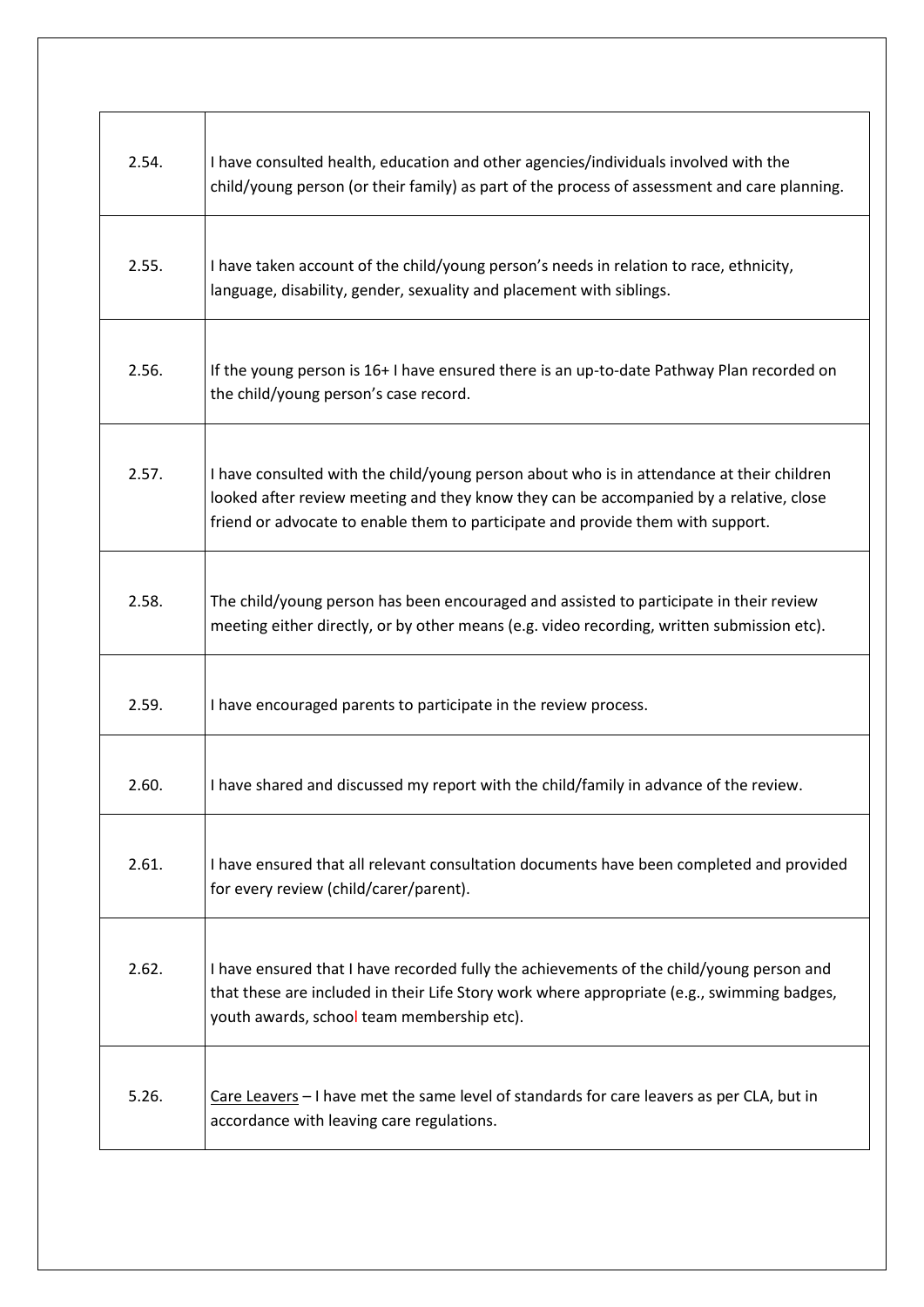**GOOD PRACTICE IN CASE RECORDING – All children and young people for whom the local authority has responsibility for have records that include an accurate chronology, genogram, plan and reviews with up to date case notes and evidence case notes of management oversight of key decisions.** 

| <b>STANDARD</b> | <b>KEY AREA</b>                                                                                                                                                                                                                                                           |
|-----------------|---------------------------------------------------------------------------------------------------------------------------------------------------------------------------------------------------------------------------------------------------------------------------|
| 6.1.            | As far as possible, I have recorded information as I go along; in any event case notes will be<br>recorded within five working days.                                                                                                                                      |
| 6.2.            | My recording evidences that I regularly see the child/young person alone (where it is<br>appropriate to do so e.g. in relation to age, language etc).                                                                                                                     |
| 6.3.            | My recording reflects the complexity of the child's life and the interventions of key people<br>in their life. My recording differentiates between observed fact, reported fact and<br>interpretation/opinion. I have included relevant research in the analysis section. |
| 6.4.            | I have recorded where interpreters, specialist workers or tools and activities have been<br>used to facilitate communication, this is clearly recorded.                                                                                                                   |
| 6.5.            | I have ensured that the child/young person's views are clearly identified in the case record.<br>As far as possible I have recorded what the child/young person told me, in their own words<br>and I have confirmed this with the child or young person.                  |
| 6.6.            | I have cross-referenced entries in LCS, where necessary and relevant, and where I have<br>duplicated, across siblings/family members, I have ensured that the information is<br>pertinent to each particular child, and is personalised as necessary.                     |
| 6.7.            | I have made sure that my recording is respectful to the child, young person and their<br>family.                                                                                                                                                                          |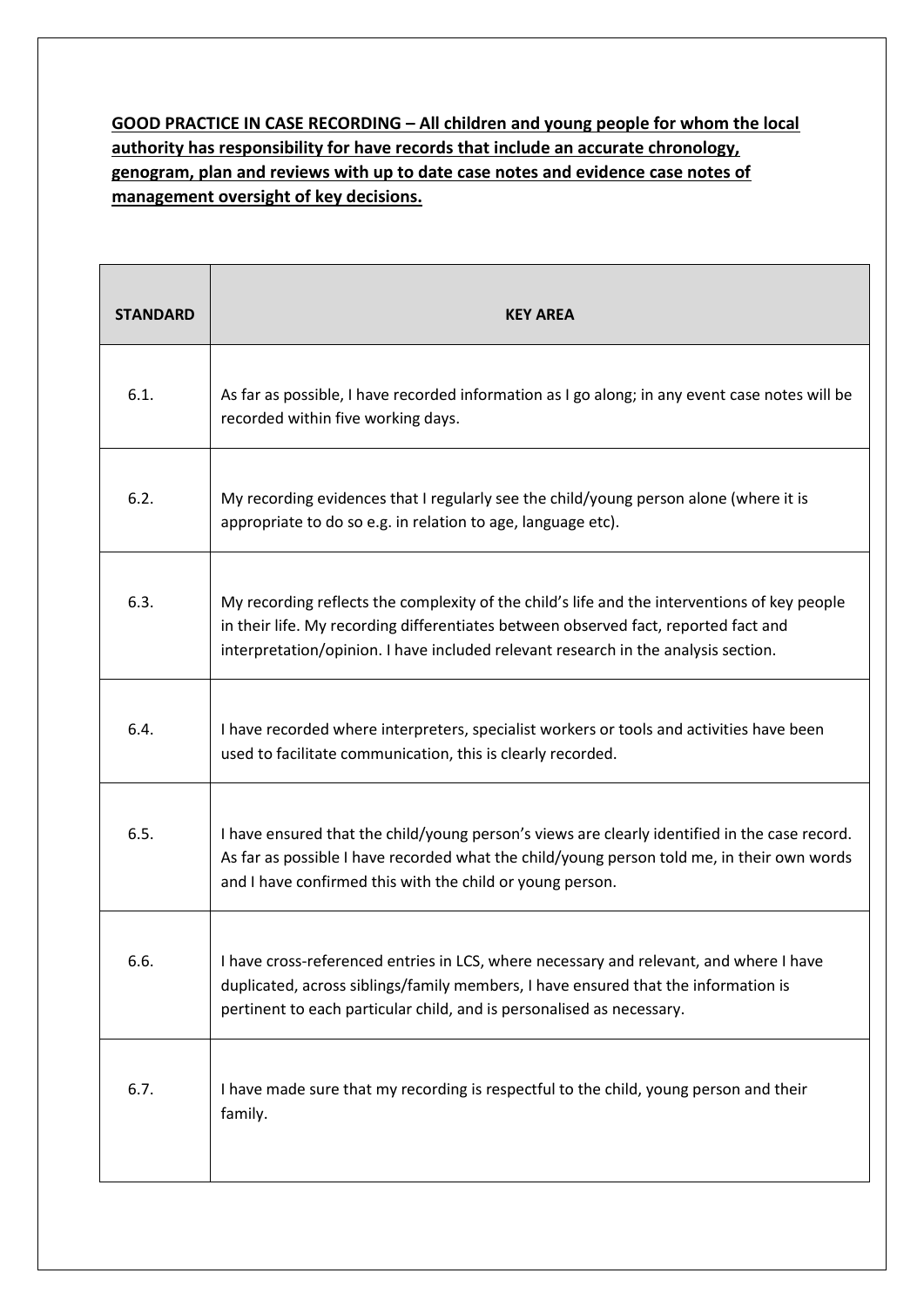| 6.8. | I have ensured that where other professionals or family/friends have provided information,<br>the case notes reflects the person's name, contact number and who they are. |
|------|---------------------------------------------------------------------------------------------------------------------------------------------------------------------------|
| 6.9. | I ensure that the Case Chronology is updated on a monthly basis and that the entries are<br>relevant to the child/young person.                                           |

We have also developed a key messages for practice document, thios was designed to pull out the main factors and considerations to think about when undertaking statutory children's work :



## **Useful information and links**

- A-Z of learning and developmen[t Learning and Development webpage](http://lccintranet2.lancscc.gov.uk/corporate/web/view.asp?siteid=3825&pageid=14569&e=e)
- Lancashire Children's Trust Website <http://www.lancashirechildrenstrust.org.uk/>
- Lancashire Safeguarding Children Board <http://www.lancashiresafeguarding.org.uk/>
- Research In Practice (RIP) <http://www.rip.org.uk/>
- Research In Practice for Adults <https://www.ripfa.org.uk/>
- NSPCC Website <http://www.nspcc.org.uk/>
- Information on the Professional Capability Framework (PCF) for Social Workers and completion of portfolio<http://www.tcsw.org.uk/pcf.aspx>
- Social Care Institute of Excellence <http://www.scie.org.uk/>
- **There is also a link below to the ASYE intranet page:**

[ASYE CYP Documents and Guidance](http://lccintranet2.lancscc.gov.uk/corporate/web/view.asp?siteid=3825&pageid=46995&e=e)

Please click on the link above for the Learning and Development webpage and apply for the following courses: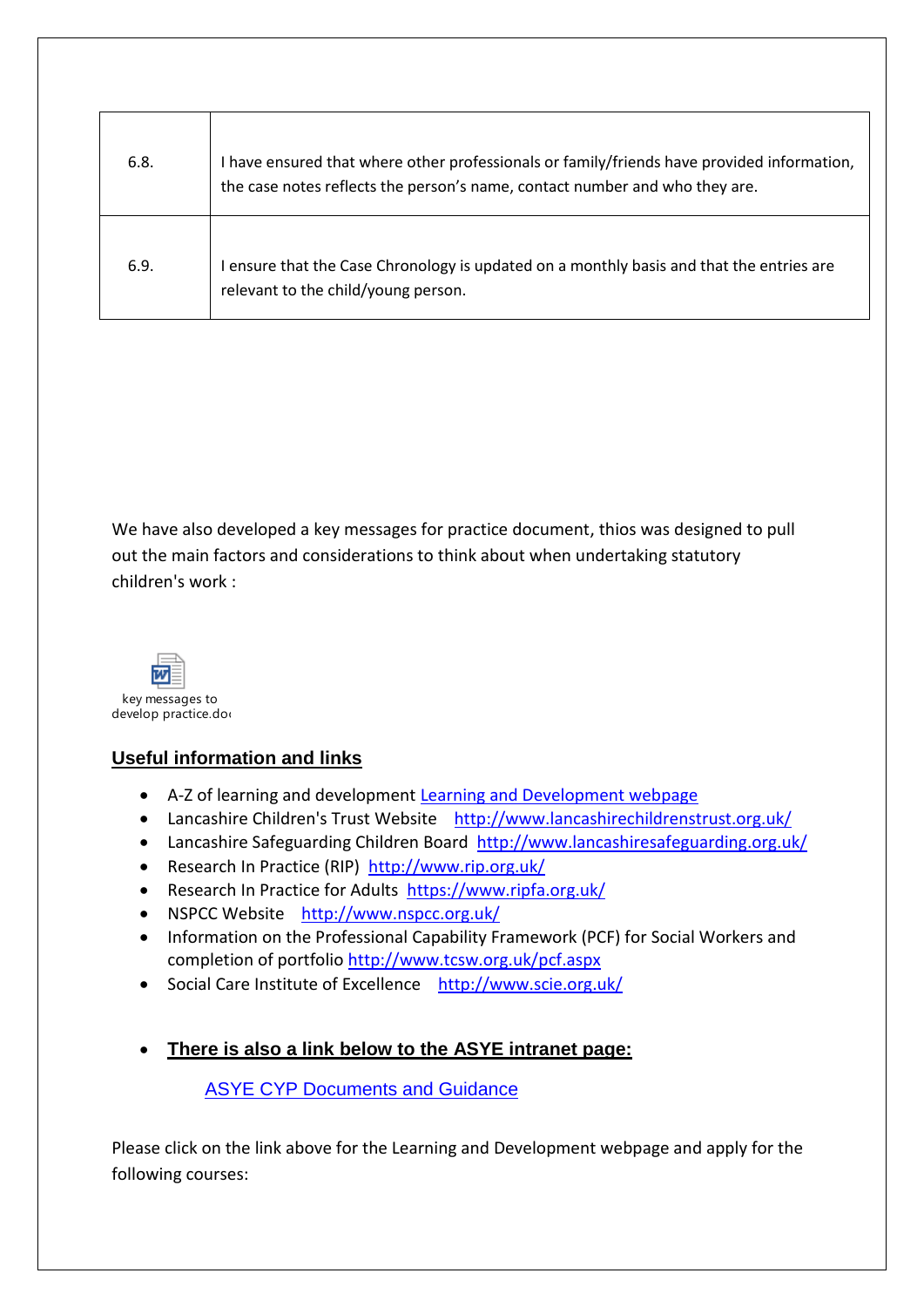- [LCS Commissioning Module](http://lccintranet2/corporate/web/?siteid=3825&pageid=45427&e=e)
- [LCS Child in Need](http://lccintranet2/corporate/web/?siteid=3825&pageid=45572&e=e)
- [LCS Child Looked After](http://lccintranet2/corporate/web/?siteid=3825&pageid=45737&e=e)
- **•** [LCS Child Protection](http://lccintranet2/corporate/web/?siteid=3825&pageid=45573&e=e)
- [LCS Introduction Module](http://lccintranet2/corporate/web/?siteid=3825&pageid=45571&e=e)
- [Political Awareness](http://lccintranet2.lancscc.gov.uk/corporate/web/view.asp?siteid=3825&pageid=33055&e=e)
- **•** [Serious Case Review Briefings For CYP Directorate Staff](http://lccintranet2.lancscc.gov.uk/corporate/web/view.asp?siteid=3825&pageid=43722&e=e)
- Social Care Complaints [Effective Complaints Handling](http://lccintranet2.lancscc.gov.uk/corporate/web/view.asp?siteid=3825&pageid=46304&e=e) [Stress is Normal, It's How You](http://lccintranet2/corporate/web/?siteid=3825&pageid=41956&e=e)  [Manage Your Staff With it That Counts](http://lccintranet2/corporate/web/?siteid=3825&pageid=41956&e=e)
- **•** [Stress Risk Assessment](http://lccintranet2/corporate/web/view.asp?siteid=3825&pageid=45282&e=e)
- [Welcome to CYP](http://lccintranet2.lancscc.gov.uk/corporate/web/view.asp?siteid=3825&pageid=44998&e=e)

## **Supporting Your Future**

Information on Supporting your future and support in relation to the restructure can be found on the following sites:-

- [Supporting your future](http://lccintranet2/corporate/web/?siteid=7079&pageid=44322&e=e)
- [Learning and Development](http://lccintranet2/corporate/web/?siteid=7079&pageid=44759#anchor229581)
- [Employee Support](http://lccintranet2/corporate/web/?siteid=7205&pageid=45968&e=e)
- [Knowledge Management](http://lccintranet2/corporate/web/?siteid=7079&pageid=44759#anchor229586)
- [Health and Wellbeing](http://lccintranet2/corporate/web/?siteid=7079&pageid=44759#anchor229590)
- [Occupational Health](http://lccintranet2/corporate/web/?siteid=7079&pageid=44759#anchor229591)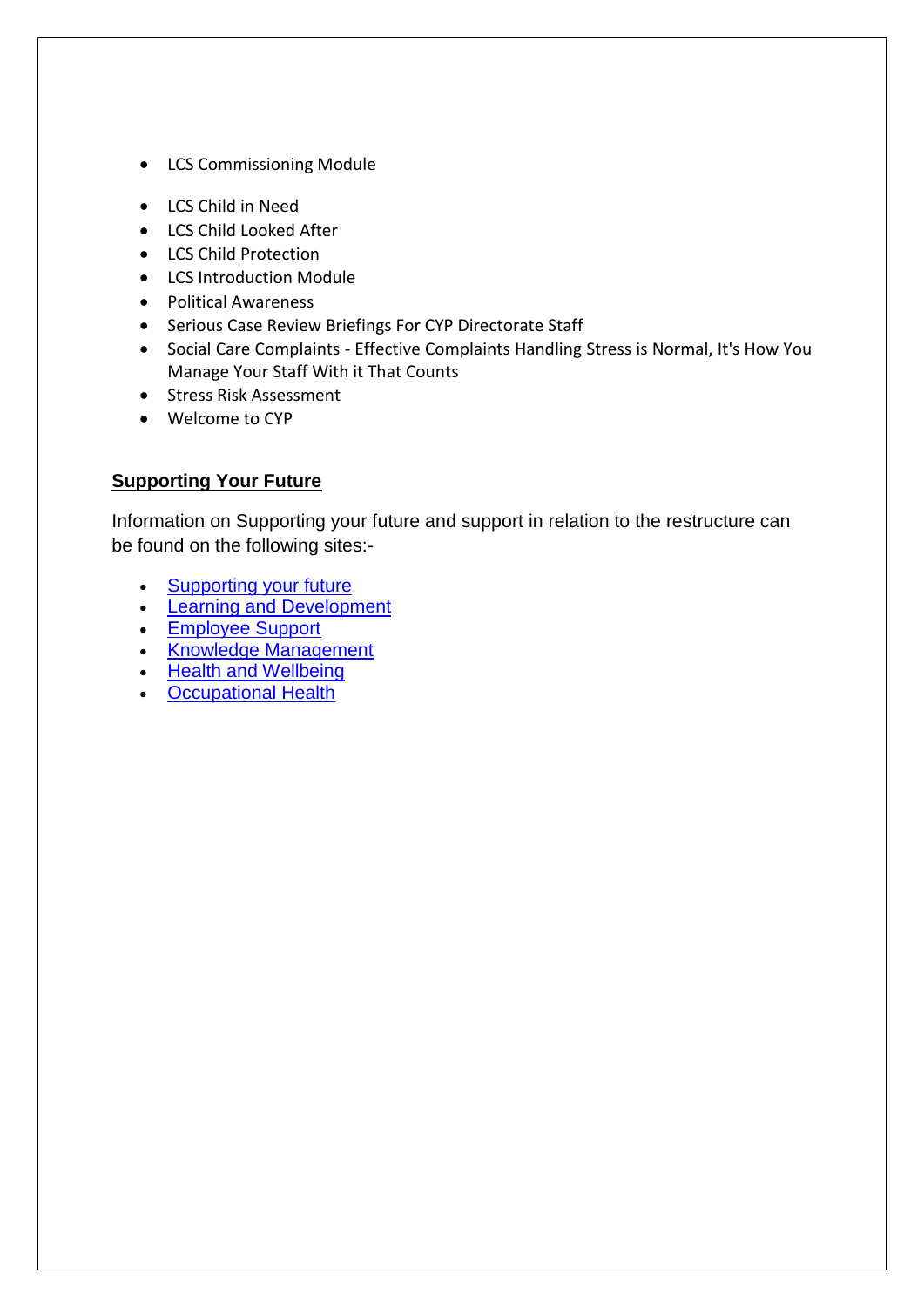#### **SECTION FOUR: SHADOWING OPPORTUNITIES**

## **SHADOWING OPPORTUNITIES**



The following shadowing opportunities have been arranged for you during induction. Please can you make contact with each worker prior, to and confirm they have arranged suitable shadowing opportunities. These could include home visits, meetings, or time at the desk looking at caseloads and work.

The purpose of these shadowing arrangements are to

(a) Get to know your colleagues

.

- (b) Insight into their and your own practice strengths and area's to develop via joint visits
- (c) Familiarise yourself with cases for which you hold responsibility
- (d) Familiarise yourself with Lancashire County Council's processes and procedures

| <b>Date</b> | <b>Time</b> | Worker | <b>Designation</b>        |
|-------------|-------------|--------|---------------------------|
|             |             |        | Experienced social worker |
|             |             |        | ASYE                      |
|             |             |        | ASYE                      |
|             |             |        | ASYE                      |
|             |             |        | Senior CSW                |
|             |             |        | <b>CSW</b>                |
|             |             |        | CSW / Leaving Care        |
|             |             |        | <b>CSW</b>                |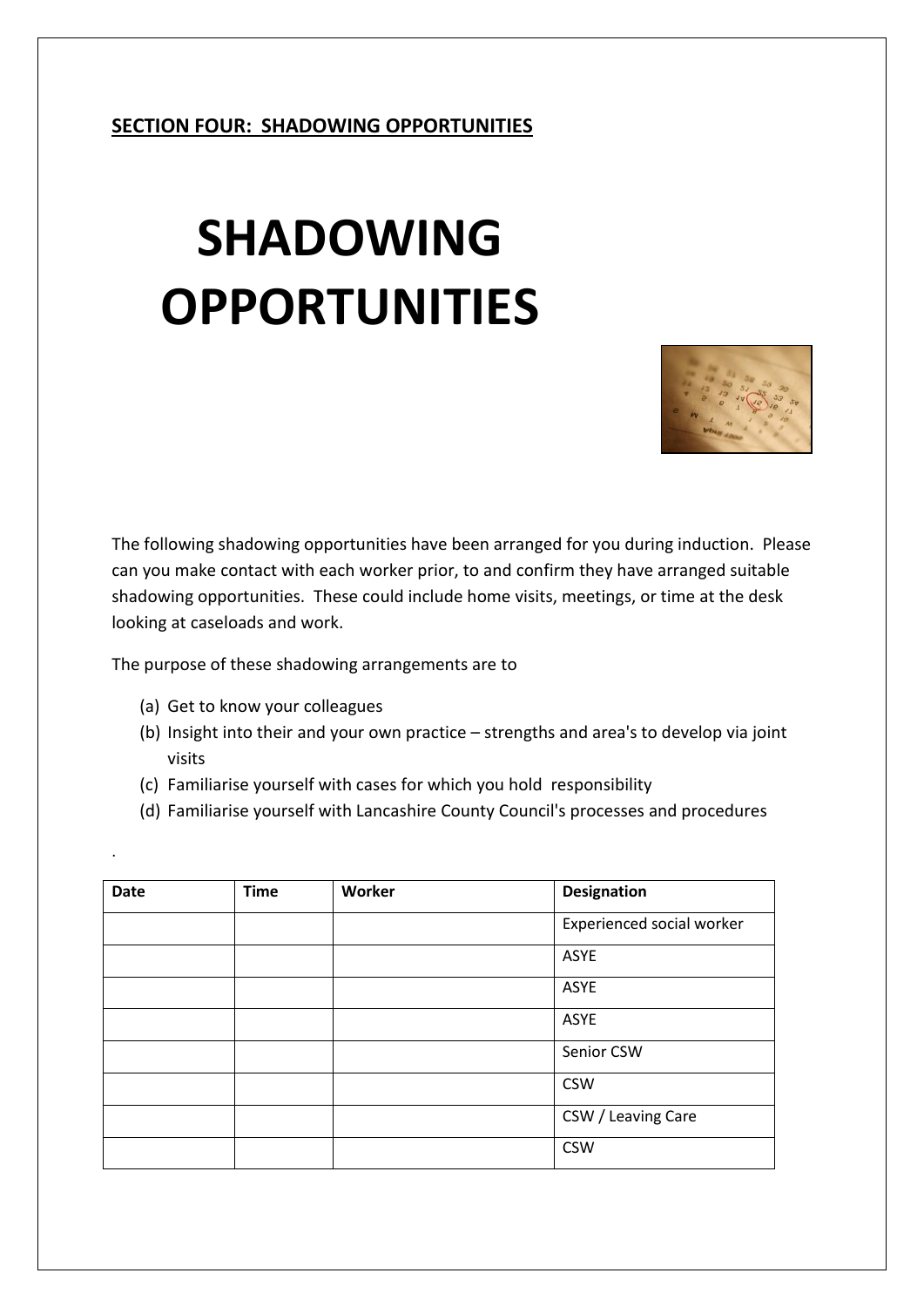It is important that you utilise the induction period to familiarise yourself with the process and procedures within duty

## **Other tasks to complete during induction**

- Read and familiarise self with supervision procedure
- Book in supervision sessions with your manager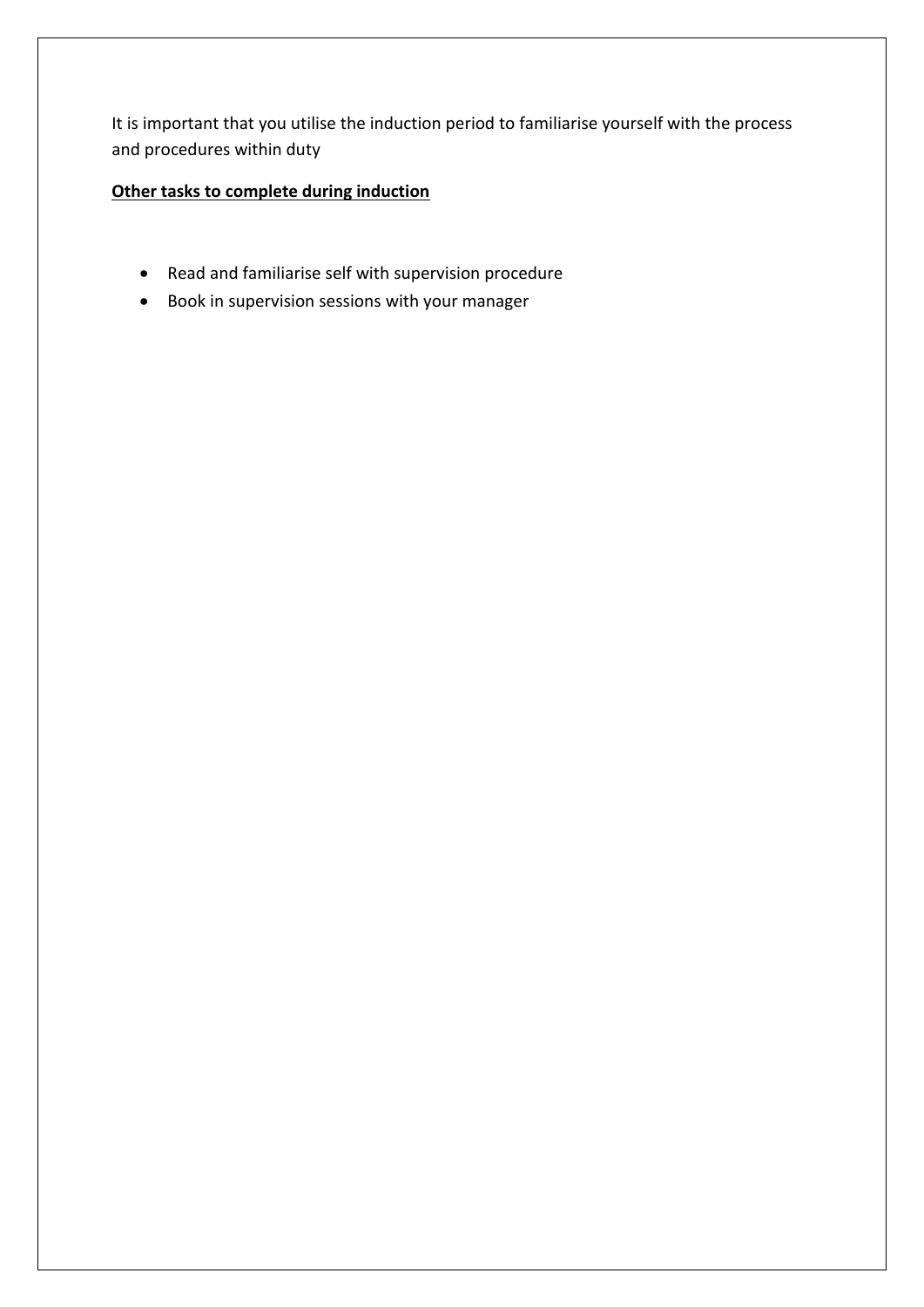#### **SECTION FIVE: AGENCY VISITS**

## **AGENCY VISITS**

It may not be possible, and is not essential to complete agency visits during your induction period. Below however is a list of agencies who we routinely work with (and who new social workers are asked to visit as part of their induction). Those highlighted in red and recommended agencies to request a visit to

For example:

| <b>Agency</b>            | <b>Contact person</b> | <b>Contact details</b> |
|--------------------------|-----------------------|------------------------|
|                          |                       |                        |
| <b>Women's Aid</b>       |                       |                        |
| <b>Sure Start</b>        |                       |                        |
| <b>Children's Centre</b> |                       |                        |
| <b>Young Carers</b>      |                       |                        |
| <b>CAMHS</b>             |                       |                        |
| Inspire                  |                       |                        |
|                          |                       |                        |
| <b>YMCA</b>              |                       |                        |
| <b>School Nurse</b>      |                       |                        |
| <b>Health Visitor</b>    |                       |                        |
| Awaken Team (CSE         |                       |                        |
| MASH - The Hub           |                       |                        |
| Accrington               |                       |                        |
| <b>Aspire Futures</b>    |                       |                        |
| Support YP               |                       |                        |
| YP Service - The Zone    |                       |                        |
| YP Service - The Zone    |                       |                        |

#### **Newly appointed Social Workers to Lancashire**

#### **CART & MASH Induction/Shadowing**

#### **Actions needed prior to Induction/Shadowing**

| <b>Action Needed</b>       | Date<br>Completed | Name and<br>Signature |
|----------------------------|-------------------|-----------------------|
| Training and Access to LCS |                   |                       |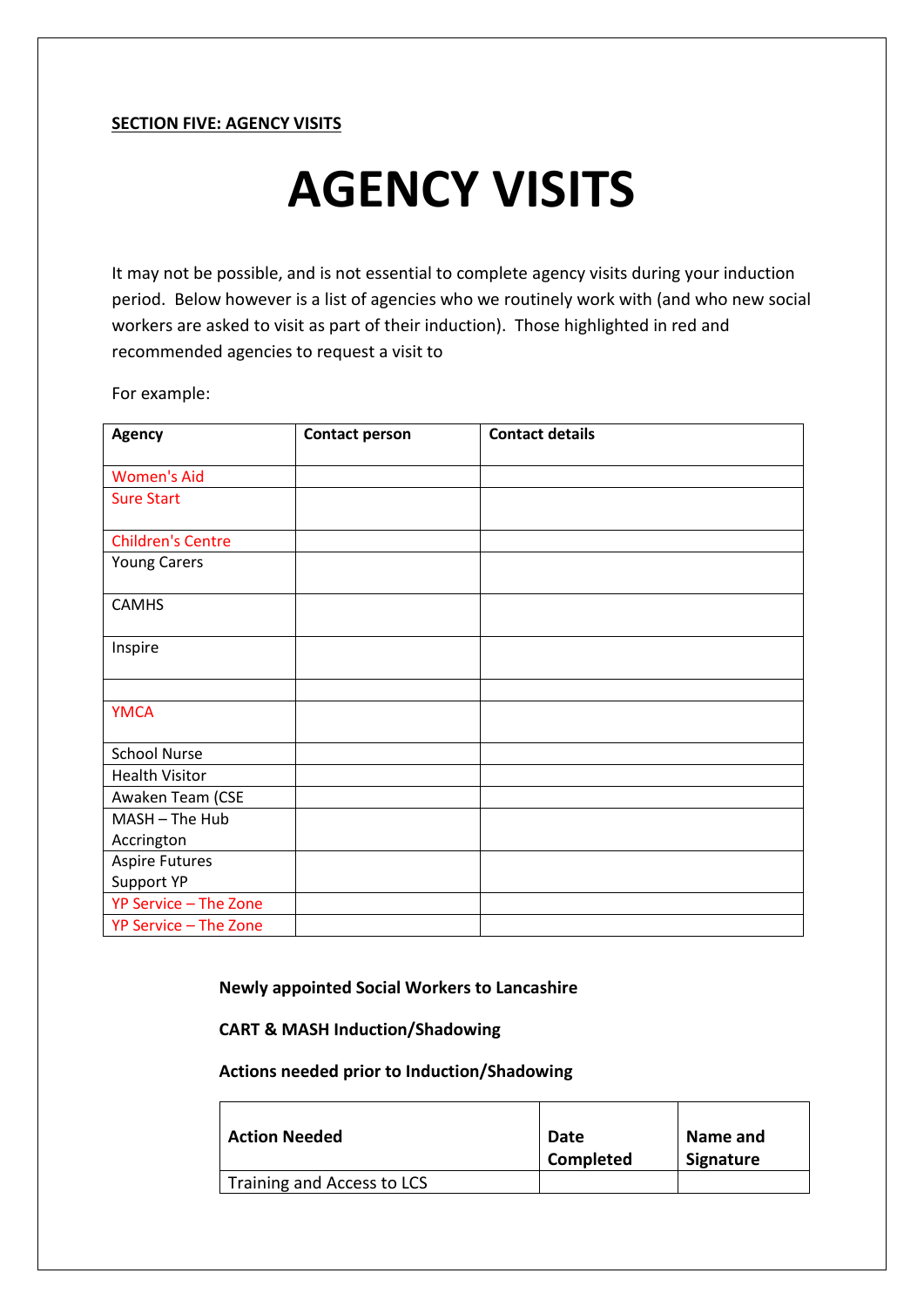|                                        | Date |  |
|----------------------------------------|------|--|
| Understanding of where to access Tri-X |      |  |
| and Pan Lancashire Safeguarding        | Date |  |
| Procedures                             |      |  |
| Understanding of where to access       |      |  |
| Lancashire's Continuum of Need         |      |  |
| guidance                               | Date |  |

## **Induction/Shadowing**

|                                            |                                                       |                |                                                                                                                                                                                                             | Name and         | <b>CART PM</b> |
|--------------------------------------------|-------------------------------------------------------|----------------|-------------------------------------------------------------------------------------------------------------------------------------------------------------------------------------------------------------|------------------|----------------|
| Day                                        | <b>Date</b>                                           |                |                                                                                                                                                                                                             | <b>Signature</b> | Signature      |
| Day<br>One                                 |                                                       | $\bullet$<br>٠ | Tour of Customer<br>Access/CART/MASH<br>Shadowing of<br><b>Customer Access</b><br>covering Mailbox and<br>Telephony<br>Shadowing of<br>CART/MASH<br>Shadow CSA in<br>CART/MASH<br>Shadow MASH Early<br>Help |                  |                |
| Day<br>Two                                 |                                                       | $\bullet$      | <b>Shadow Social</b><br>Worker In MASH<br>Reading of<br>CART/MASH<br><b>Processes Procedures</b><br>Complete case using<br><b>LCC</b> and Pan<br>Lancashire<br>procedures and<br>CART/MASH<br>processes.    |                  |                |
| <b>Feedback on Induction</b><br>Shadowing. |                                                       |                |                                                                                                                                                                                                             |                  |                |
|                                            | Ideas for Improving the<br><b>Induction/Shadowing</b> |                |                                                                                                                                                                                                             |                  |                |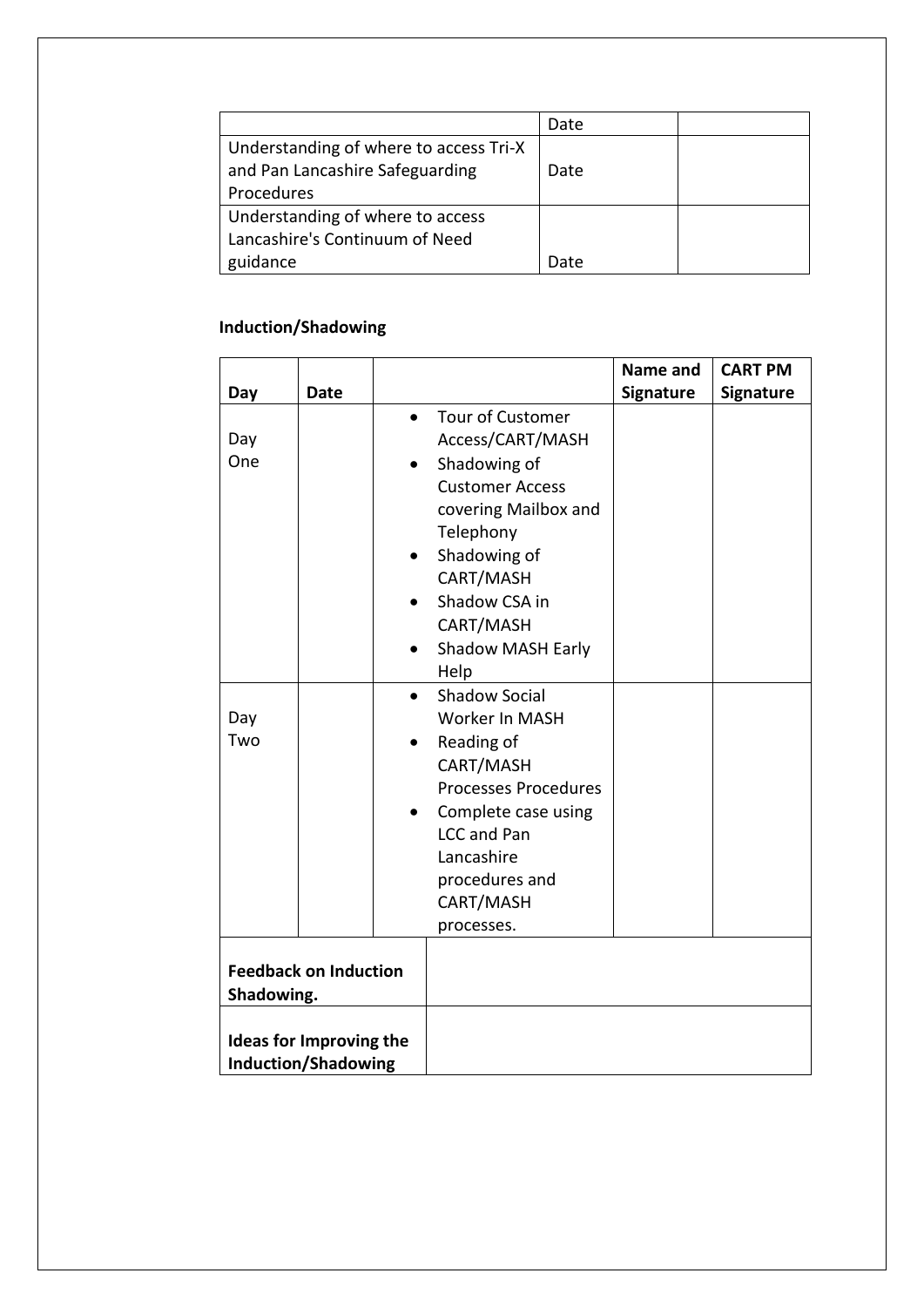## **SECTION 6: USEFUL INFORMATION**

## Telephone Numbers of the team you are in:

| <b>NAME</b> | <b>ROLE</b>                   | <b>BASE</b> | <b>OFFICE</b> | <b>MOBILE</b> |
|-------------|-------------------------------|-------------|---------------|---------------|
|             | Senior Manager                |             |               |               |
|             | <b>Team Manager</b>           |             |               |               |
|             | <b>Team Manager</b>           |             |               |               |
|             | <b>Team Manager</b>           |             |               |               |
|             | <b>Team Manager</b>           |             |               |               |
|             | Practice Manager              |             |               |               |
|             | Practice Manager              |             |               |               |
|             | Practice Manager              |             |               |               |
|             | Practice Manager              |             |               |               |
|             | Practice Manager              |             |               |               |
|             | Practice Manager              |             |               |               |
|             | Practice Manager              |             |               |               |
|             | Practice Manager              |             |               |               |
|             | Assistant Base Manager        |             |               |               |
|             | <b>Assistant Base Manager</b> |             |               |               |
|             | Assistant Base Manager        |             |               |               |
|             | Social Worker                 |             |               |               |
|             | Social Worker                 |             |               |               |
|             | Social Worker                 |             |               |               |
|             | Social Worker                 |             |               |               |
|             | Social Worker                 |             |               |               |
|             | Social Worker                 |             |               |               |
|             | Social Worker                 |             |               |               |
|             | Social Worker                 |             |               |               |
|             | Social Worker                 |             |               |               |
|             | Social Worker                 |             |               |               |
|             | Social Worker                 |             |               |               |
|             | Social Worker                 |             |               |               |
|             | Social Worker                 |             |               |               |
|             | Social Worker                 |             |               |               |
|             | Social Worker                 |             |               |               |
|             | Social Worker                 |             |               |               |
|             | Social Worker                 |             |               |               |
|             | Social Worker                 |             |               |               |
|             | Social Worker                 |             |               |               |
|             | Social Worker                 |             |               |               |
|             | Social Worker                 |             |               |               |
|             | Social Worker                 |             |               |               |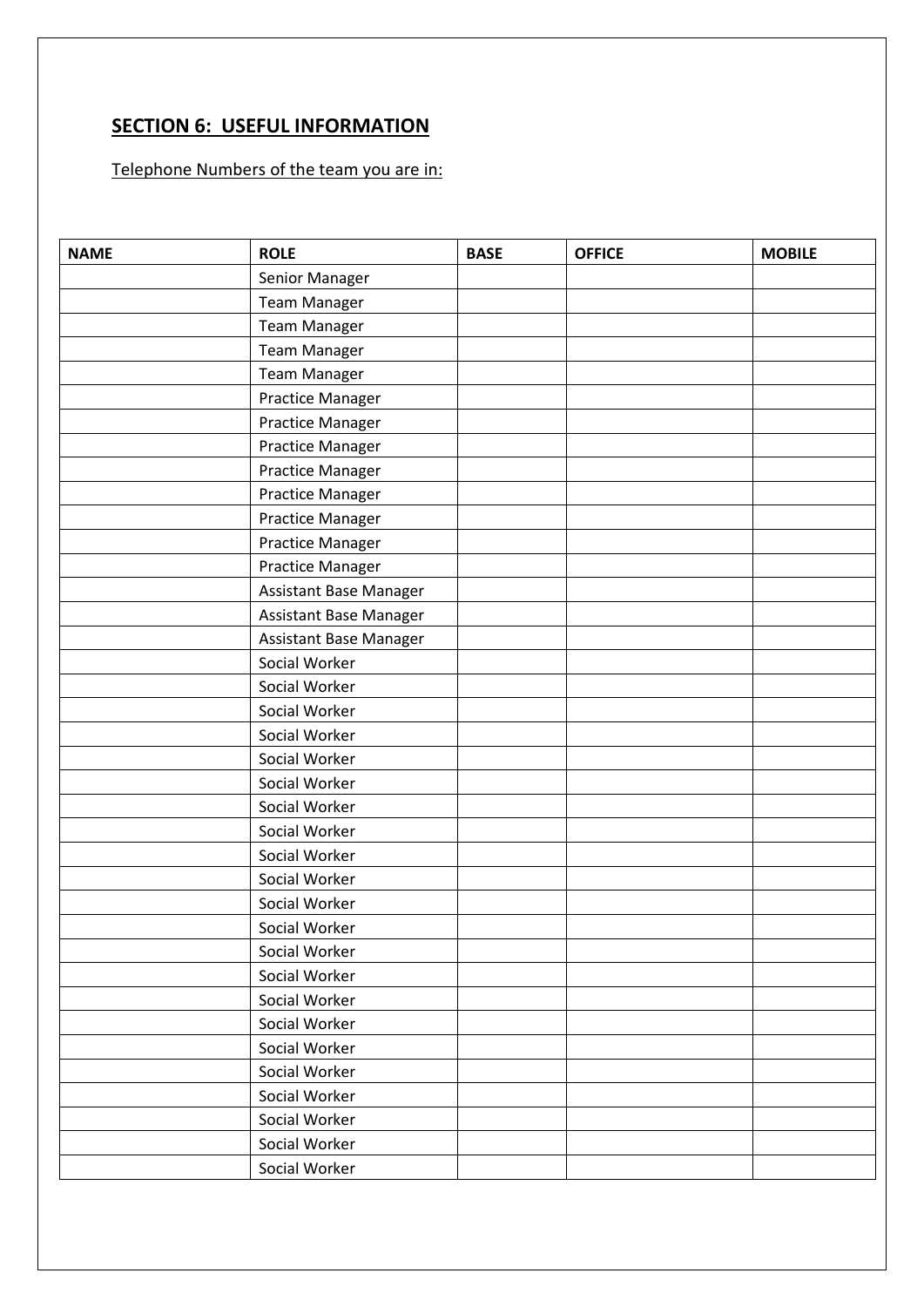| Social Worker                |  |  |
|------------------------------|--|--|
| Social Worker                |  |  |
| Social Worker                |  |  |
| Social Worker                |  |  |
| Social Worker                |  |  |
| Social Worker                |  |  |
| Social Worker                |  |  |
| Social Worker                |  |  |
| Social Worker                |  |  |
| Social Worker                |  |  |
| Social Worker                |  |  |
| Social Worker                |  |  |
| Social Worker                |  |  |
| Social Worker                |  |  |
| Social Worker                |  |  |
| Social Worker                |  |  |
| Social Worker                |  |  |
| Social Worker                |  |  |
| Social Worker                |  |  |
| <b>Student Social Worker</b> |  |  |
| <b>Student Social Worker</b> |  |  |
| <b>Student Social Worker</b> |  |  |
| <b>Student Social Worker</b> |  |  |
| <b>Student Social Worker</b> |  |  |
| <b>Student Social Worker</b> |  |  |
| <b>Student Social Worker</b> |  |  |
| <b>Student Social Worker</b> |  |  |
| <b>Student Social Worker</b> |  |  |
| <b>Student Social Worker</b> |  |  |
| <b>Student Social Worker</b> |  |  |
| <b>Student Social Worker</b> |  |  |
| <b>Student Social Worker</b> |  |  |
| <b>Family Support Worker</b> |  |  |
| <b>Family Support Worker</b> |  |  |
| <b>Family Support Worker</b> |  |  |
| <b>Family Support Worker</b> |  |  |
| Family Support Worker        |  |  |
| <b>Family Support Worker</b> |  |  |
| <b>Family Support Worker</b> |  |  |
| <b>Family Support Worker</b> |  |  |
| <b>Family Support Worker</b> |  |  |
| Family Support Worker        |  |  |
| <b>Family Support Worker</b> |  |  |
| Family Support Worker        |  |  |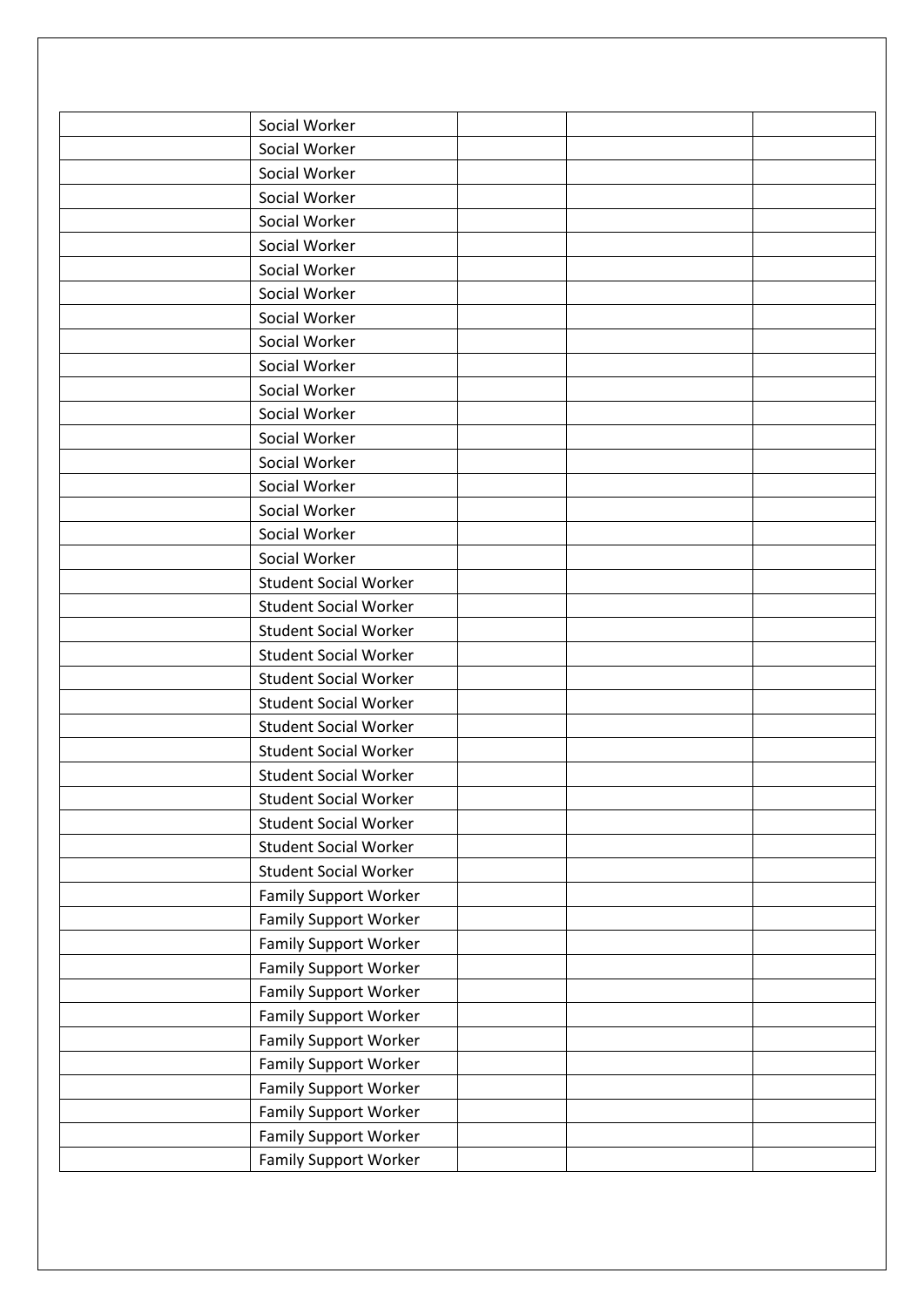| <b>Family Support Worker</b> |  |  |
|------------------------------|--|--|
| <b>Family Support Worker</b> |  |  |
| <b>Family Support Worker</b> |  |  |
| <b>Family Support Worker</b> |  |  |
| Family Support Worker        |  |  |
| Family Support Worker        |  |  |
| <b>Family Support Worker</b> |  |  |
| <b>Family Support Worker</b> |  |  |
| <b>Family Support Worker</b> |  |  |
| <b>Family Support Worker</b> |  |  |
| <b>Family Support Worker</b> |  |  |
| Family Support Worker        |  |  |
| <b>Family Support Worker</b> |  |  |
| <b>Family Support Worker</b> |  |  |
| <b>Family Support Worker</b> |  |  |
| <b>Family Support Worker</b> |  |  |
| <b>Family Support Worker</b> |  |  |
| <b>Family Support Worker</b> |  |  |
| <b>Family Support Worker</b> |  |  |
| <b>Family Support Worker</b> |  |  |
| <b>Family Support Worker</b> |  |  |
| <b>Family Support Worker</b> |  |  |
| <b>Family Support Worker</b> |  |  |
| <b>Family Support Worker</b> |  |  |
| <b>Family Support Worker</b> |  |  |
| <b>Family Support Worker</b> |  |  |
| <b>Family Support Worker</b> |  |  |
| <b>Family Support Worker</b> |  |  |
| <b>Family Support Worker</b> |  |  |
| Case Support Team Leader     |  |  |
| Case Support                 |  |  |
| Case Support                 |  |  |
| Case Support                 |  |  |
| Case Support                 |  |  |
| Case Support                 |  |  |
| Case Support                 |  |  |
| Case Support                 |  |  |
| Case Support                 |  |  |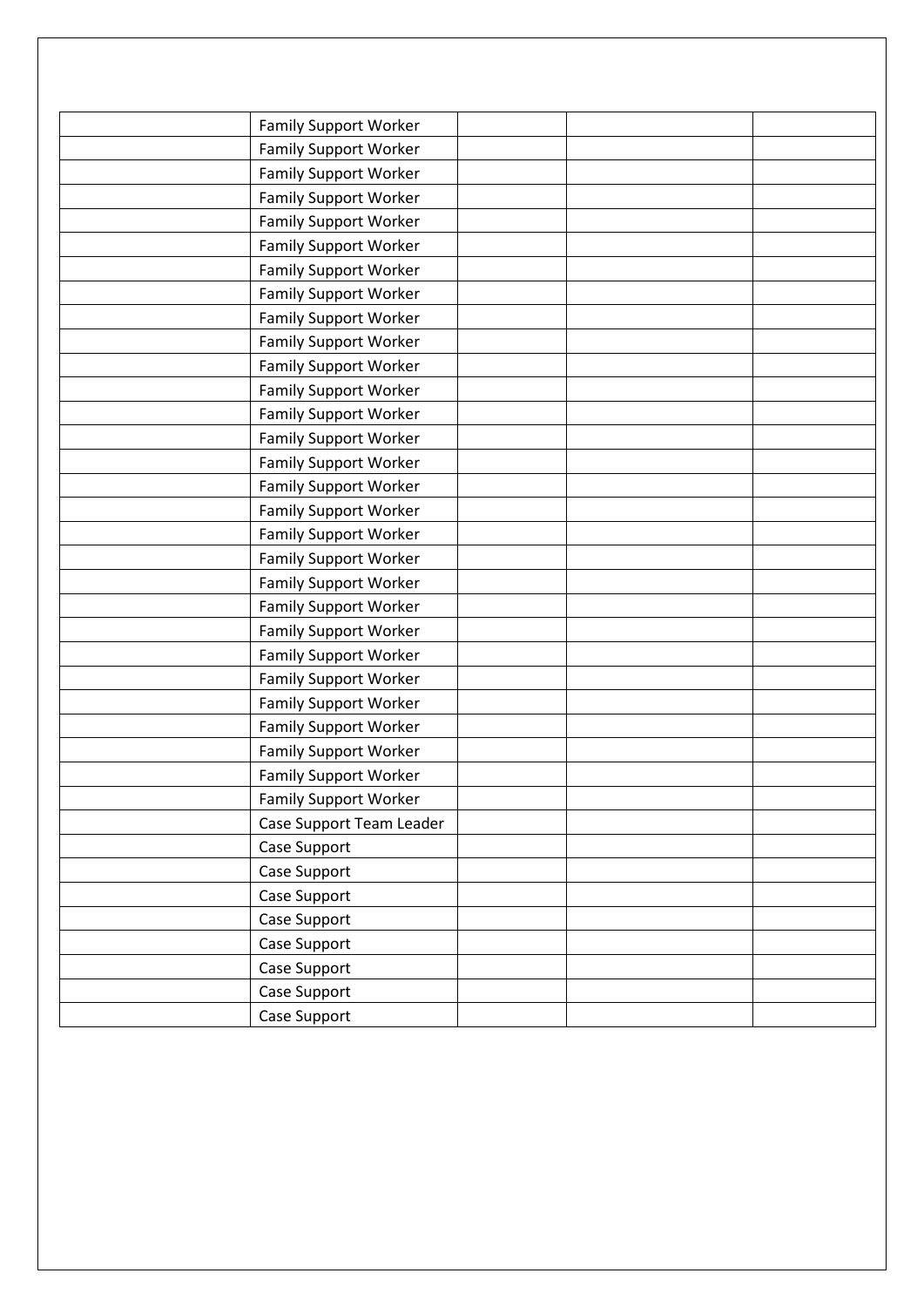## **Regular Meetings that take place in your district**

- Team Briefs are held every Tuesday morning at 9.30am and must be attended by all social workers, practice managers, and support workers. Team Manager's lead the team briefs. You can attend whichever brief is nearest to your diary commitments for that day
- Locality Team meetings are held on a monthly basis. Team Managers lead team meetings. These are held for each separate team (e.g. Team 1a, 1b, 1c and Team 2a, 2b, 2c and Team 3a, 3b, 3c)

Team 3 locality team meetings are held at YPS

- Some teams have mini meet's separately (i.e. Team 3a Team 3b Team 3c). These are arranged by the Practice Manager
- Development days These are held every 6 months and led by the Senior Manager. One event focusses on learning and development; the other focusses on team building
- Managers (Senior, Team and Practice) meet every Monday morning for a managers briefing. These are held at 9.30am
- Locality Management meetings are held on a monthly basis for Senior, Team and Practice Managers. These are held on a rotation basis across the different bases within the locality
- Agency Panels are attended by Senior, Team and Practice Managers and these are held on a monthly basis on a rotation basis across the different bases

Please can you add all these routine meetings to your diary…….

Monday – Management brief at 9.30am MANAGERS ONLY

Tuesday – Team Brief at 9.30am

I will forward you the dates of the Locality Managers monthly meetings; Agency Panel monthly meetings and Locality monthly team meetings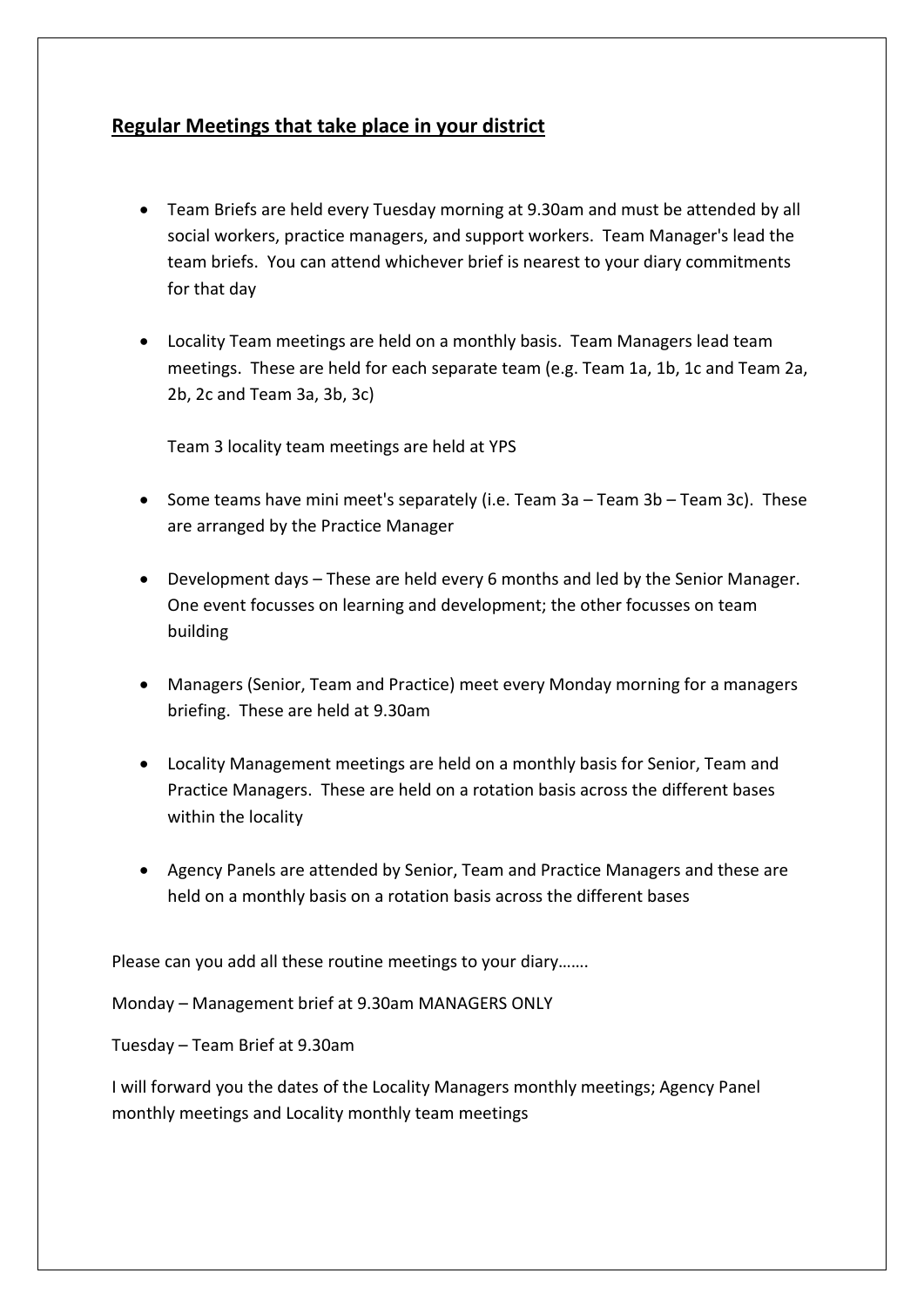

## **Dates for your diary**

| <b>Date</b> | <b>Time</b> | <b>Venue</b> | Event                        |
|-------------|-------------|--------------|------------------------------|
|             |             |              | Probation review             |
|             |             |              | meeting $-$ month 1          |
|             |             |              | Probation review             |
|             |             |              | meeting $-$ month 3          |
|             |             |              | Probation review             |
|             |             |              | meeting $-$ month 6          |
|             |             |              | Meeting to discuss           |
|             |             |              | <b>ASYE</b>                  |
|             |             |              | Team 3 management            |
|             |             |              | meeting                      |
|             |             |              |                              |
|             |             |              | <b>Locality Team Meeting</b> |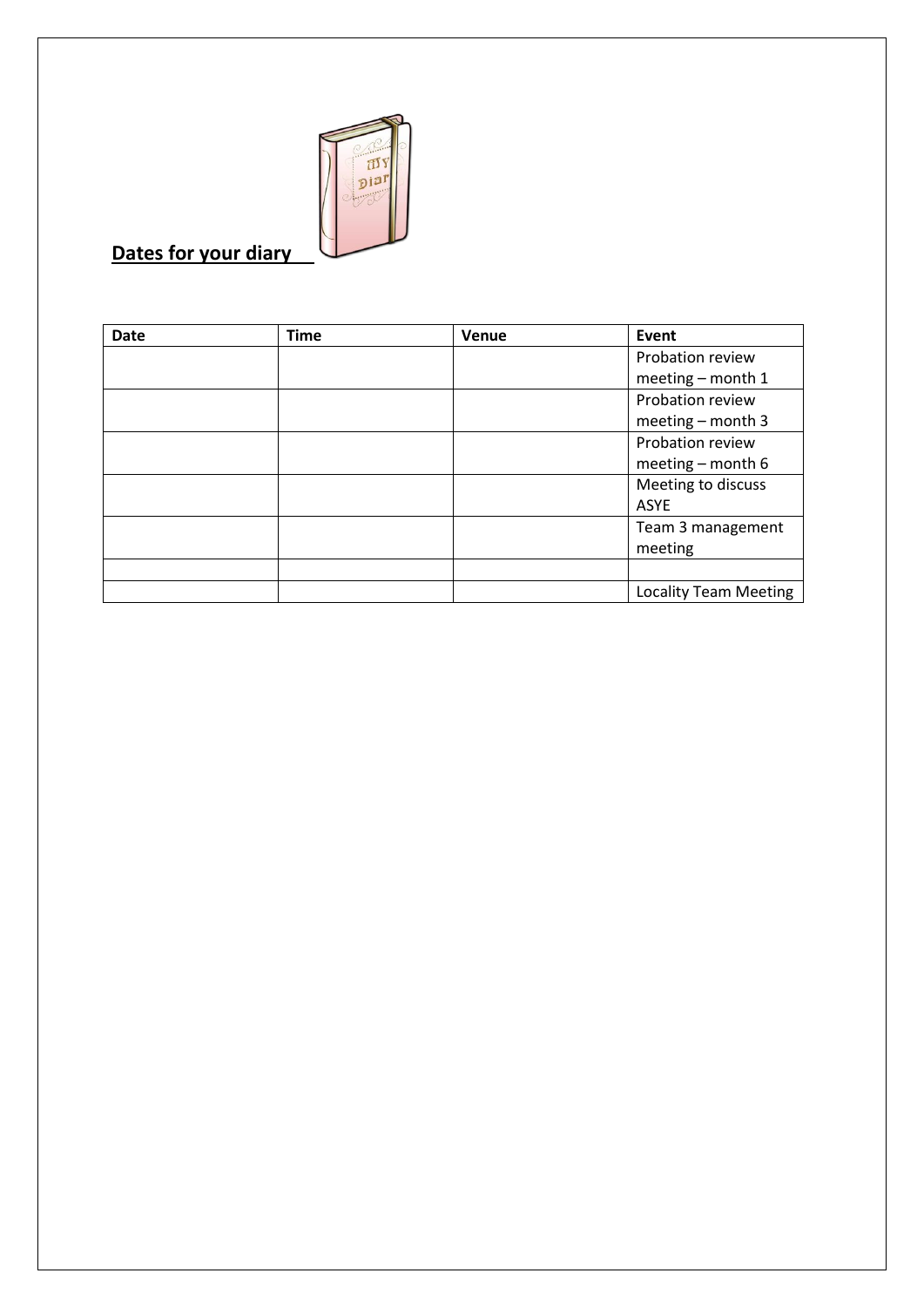You also need to know who the senior managers are within the organisation. Here is a structure chart.



## **Children's Social Care Management Team structure**